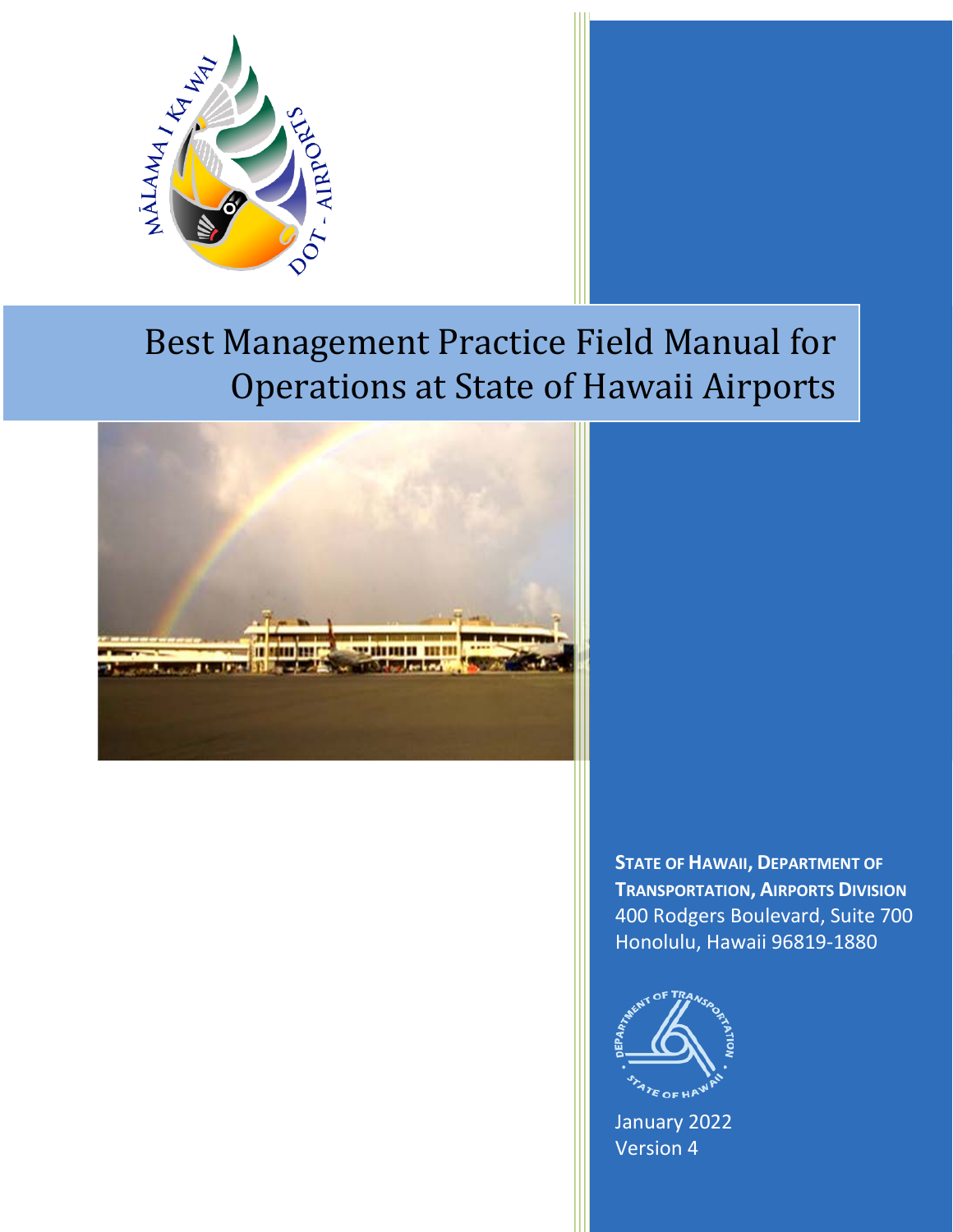# **TABLE OF CONTENTS**

ATTACHMENT I: LIST OF APPLICABLE FEDERAL, STATE, AND LOCAL REGULATIONS APPLYING TO ENVIRONMENTAL COMPLIANCE AT AIRPORTS

ATTACHMENT II: SUMMARY OF FEDERAL AND STATE REGULATIONS FOR SOLID WASTE MANAGEMENT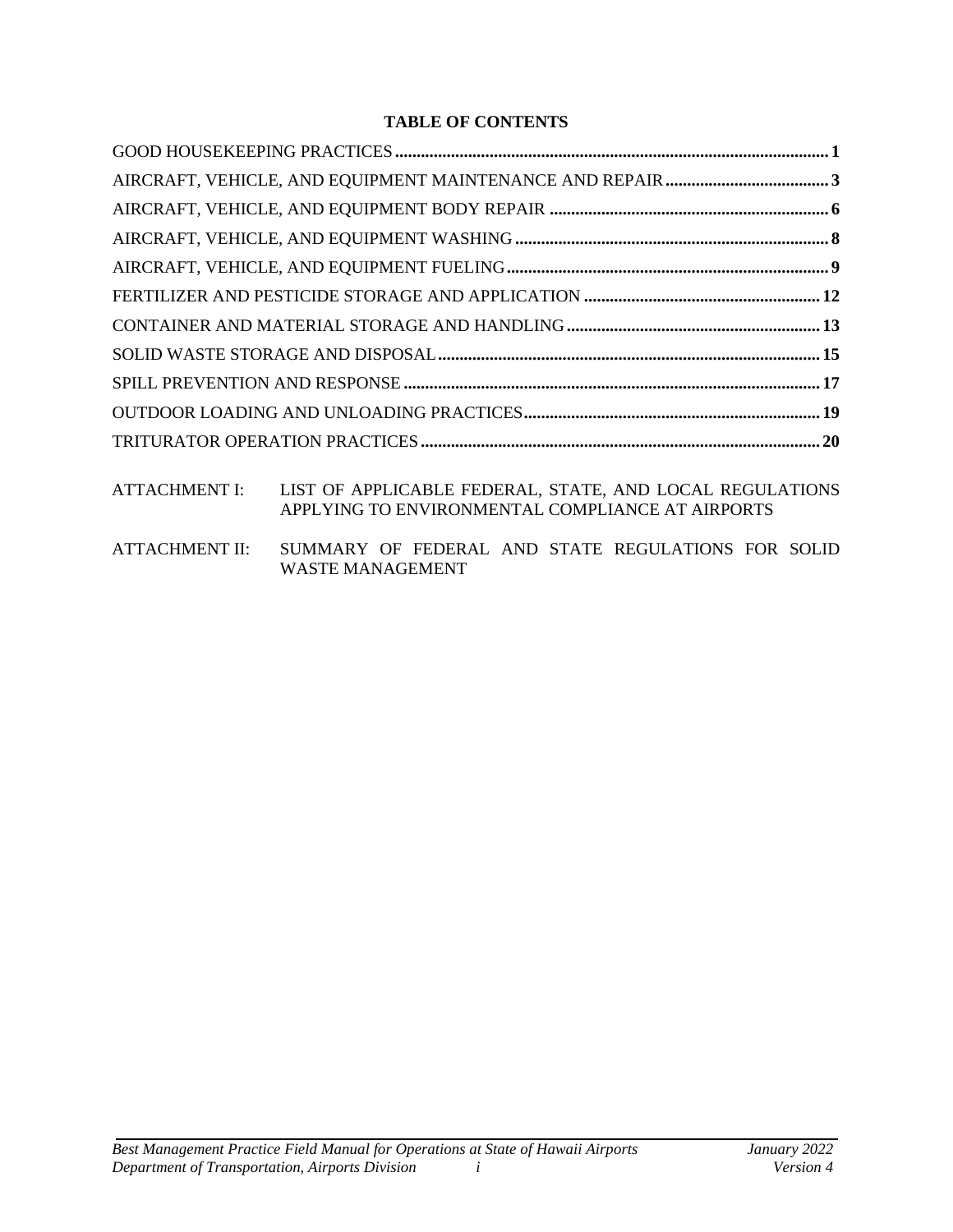# **LIST OF ACRONYMS**

| DOTA, Engineering Branch, Environmental Section                                           |
|-------------------------------------------------------------------------------------------|
| Air Operations Area                                                                       |
| <b>Airport Operations Control</b>                                                         |
| <b>Airport Operations Maintenance</b>                                                     |
| Aircraft Rescue and Fire Fighting                                                         |
| <b>Aboveground Storage Tank</b>                                                           |
| <b>Best Management Practice</b>                                                           |
| Code of Federal Regulations                                                               |
| State of Hawaii, Department of Health, Clean Water Branch                                 |
| State of Hawaii, Department of Health                                                     |
| State of Hawaii, Department of Transportation, Airports Division                          |
| <b>Emergency Coordinator</b>                                                              |
| U.S. Environmental Protection Agency                                                      |
| Ground Service Equipment                                                                  |
| Hawaii Administrative Rules                                                               |
| <b>Hazardous Materials</b>                                                                |
| State of Hawaii, Department of Health, Hazard Evaluation and<br><b>Emergency Response</b> |
| <b>Hawaii Revised Statutes</b>                                                            |
| <b>Large Quantity Generator</b>                                                           |
| Municipal Separate Storm Sewer System                                                     |
| National Pollutant Discharge Elimination System                                           |
| Oil Pollution Act                                                                         |
| Oil/Water Separator                                                                       |
| Post Construction/Permanent Best Management Practice                                      |
| Polychlorinated biphenyl                                                                  |
| Personal Protective Equipment                                                             |
| <b>Safety Data Sheet</b>                                                                  |
| State of Hawaii, Department of Health, Safe Drinking Water Branch                         |
| State of Hawaii, Department of Health, Solid and Hazardous Waste Branch                   |
| Spill Prevention, Control, and Countermeasure                                             |
| <b>Small Quantity Generator</b>                                                           |
| <b>Underground Injection Control</b>                                                      |
| <b>Underground Storage Tank</b>                                                           |
| Volatile Organic Compound                                                                 |
| Very Small Quantity Generator                                                             |
|                                                                                           |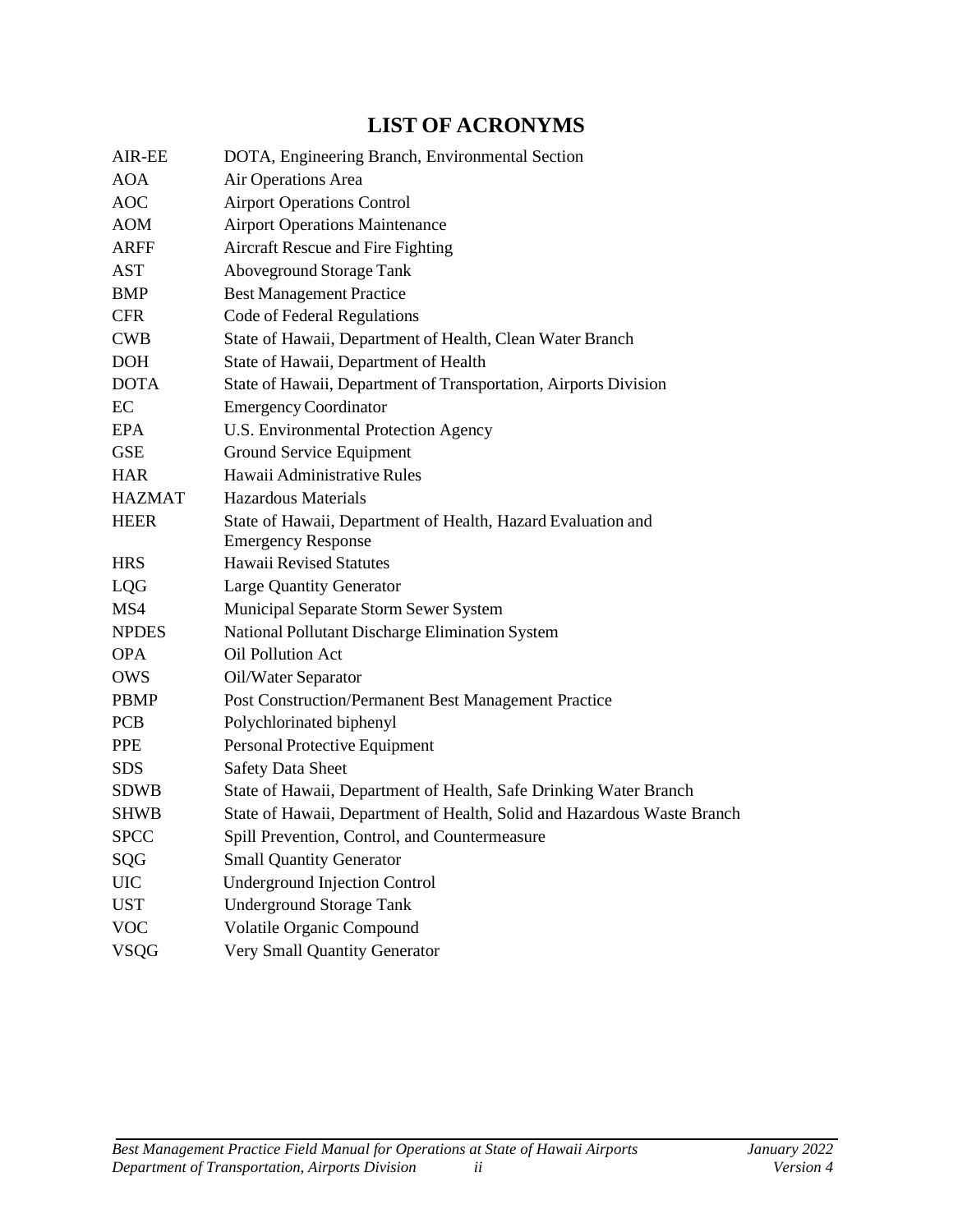#### **Disclaimer**

Industrial and commercial activities conducted at airports have the potential to discharge pollutants into the DOTA MS4, drainage system, or State waters. Drainage systems may include ditches, canals, inlets, and/or drainage wells (such as UIC wells). Airport tenants (those who lease space(s) from DOTA, sub-lets, service providers, and concessionaires) have a responsibility to prevent or reduce the release or discharge of pollutants generated by their operations at their tenant space(s) and the common use areas of the AOA, such as the ramp or hardstand areas. This Best Management Practice Field Manual for Operations at State of Hawaii Airports (hereafter referred to as "Manual") shall serve as a guidance document for general activities conducted by any and all tenants, concessionaires, and service providers at all State of Hawaii airports owned or operated by DOTA. The list of local, State, and Federal regulations that apply to environmental compliance at State of Hawaii airports is provided in Attachment I. It is every airport user's responsibility to ensure that their activities comply with all current and applicable environmental laws and regulations, as well as their signed lease agreement or contract with DOTA.

All tenants and/or their contractors, service providers, and concessionaires operating at State of Hawaii airports shall adhere to the following BMPs in their tenant space(s) and common use areas, airport responsibilities as described in HAR Title 19, Subtitle 2 – Airports Division, and pertinent State and Federal regulations. In the case of a conflict between tenants and/or their contractors' company policies or procedures and the BMPs provided by DOTA, tenants and/or their contractors shall follow the more stringent BMPs.

Implementation of the following BMPs is designed to prevent or reduce pollutants associated with operation, maintenance, and repair activities from entering the DOTA MS4, drainage system, or State waters.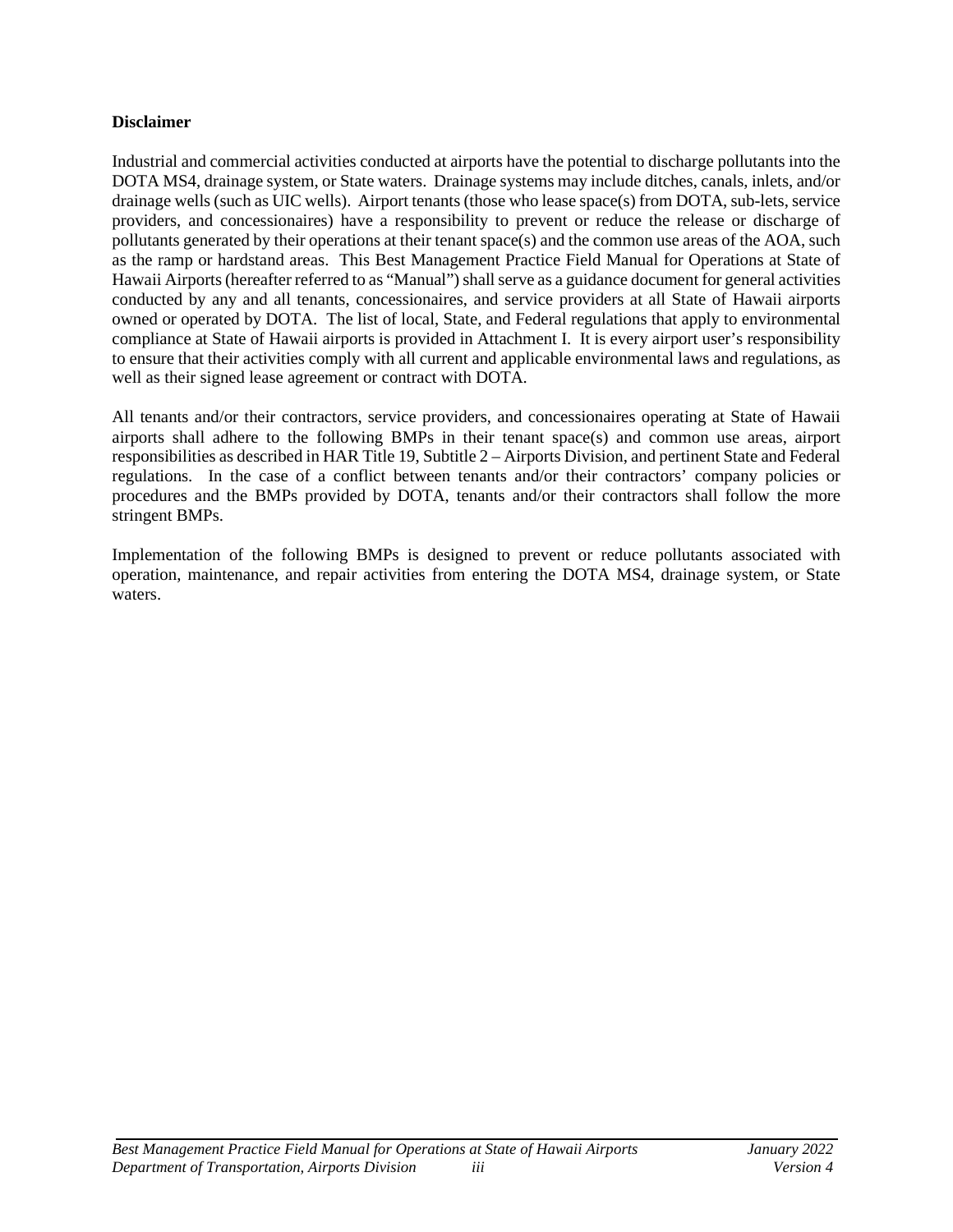# **Best Management Practices Good Housekeeping Practices**

#### <span id="page-4-0"></span>**Description**

Good housekeeping BMPs are intended to maintain a clean and safe working environment, and reduce the potential for pollutants to enter the DOTA MS4, drainage system, or State waters.

#### **Limitations**

There are no major limitations to the implementation of these BMPs.

|   | <b>Practice</b> |                                                                                                                                                                                                                                                                                                                                                                                                                                                                                                                                                                                                                                                                |  |
|---|-----------------|----------------------------------------------------------------------------------------------------------------------------------------------------------------------------------------------------------------------------------------------------------------------------------------------------------------------------------------------------------------------------------------------------------------------------------------------------------------------------------------------------------------------------------------------------------------------------------------------------------------------------------------------------------------|--|
| П | $\mathbf{1}$    | DO NOT overfill dumpsters or leave trash outside of containers. Ensure that<br>materials are properly placed in dumpsters and that dumpsters do not leak to<br>avoid discharging contents into stormwater runoff. Use leak-proof dumpsters<br>and keep them covered when not in use. If dumpsters are damaged, delivered<br>without lids, or leaking, implement BMPs to prevent and/or contain discharges<br>until dumpsters can be repaired or replaced.                                                                                                                                                                                                      |  |
| П | $\overline{2}$  | Remove and properly dispose of debris and trash from all areas daily. Keep<br>areas exposed to stormwater free of waste, garbage, and floatable debris to<br>prevent these materials from being discharged into stormwater and transported<br>offsite.                                                                                                                                                                                                                                                                                                                                                                                                         |  |
| □ | 3               | Schedule regular pickup and disposal of garbage and waste materials.                                                                                                                                                                                                                                                                                                                                                                                                                                                                                                                                                                                           |  |
| П | $\overline{4}$  | Dry sweep or vacuum all areas to prevent tracking and drag-out of materials.<br>DO NOT hose down facility floors or outside areas unless a collection method<br>and/or treatment device is implemented to contain wash water. Collection<br>methods and treatment devices may include discharging to an OWS, discharging<br>to an evaporation pond, discharging to a vegetated sump or depression, or<br>collecting with a vac-truck. Properly dispose of collected wash water and dry<br>material to prevent potential impacts to stormwater.                                                                                                                 |  |
| п | 5               | Place spill kits in easily accessible areas and keep them stocked, especially in<br>areas where equipment/vehicle/aircraft leaks might occur and in areas where<br>activities take place that have the potential to discharge (i.e., fueling operations,<br>repairs, maintenance, hazardous material or petroleum storage areas, etc.). If<br>activities are conducted in areas that pose a potential threat for non-stormwater<br>discharges to enter the DOTA MS4, drainage system, or State waters, such as<br>fueling activities, it may be necessary to include drain mats or other preventative<br>devices within spill kits to prevent such discharges. |  |
| п | 6               | Clean up spills and leaks promptly using dry methods such as rags or absorbent<br>material to prevent pollutants from comingling with stormwater and being<br>transported offsite. Properly dispose of spent cleaning materials. Disposal of<br>hazardous spilled substances and spent cleanup materials shall be in accordance<br>with the BMPs outlined in the Solid Waste Storage and Disposal section of this<br>Manual as well as applicable rules and regulations.                                                                                                                                                                                       |  |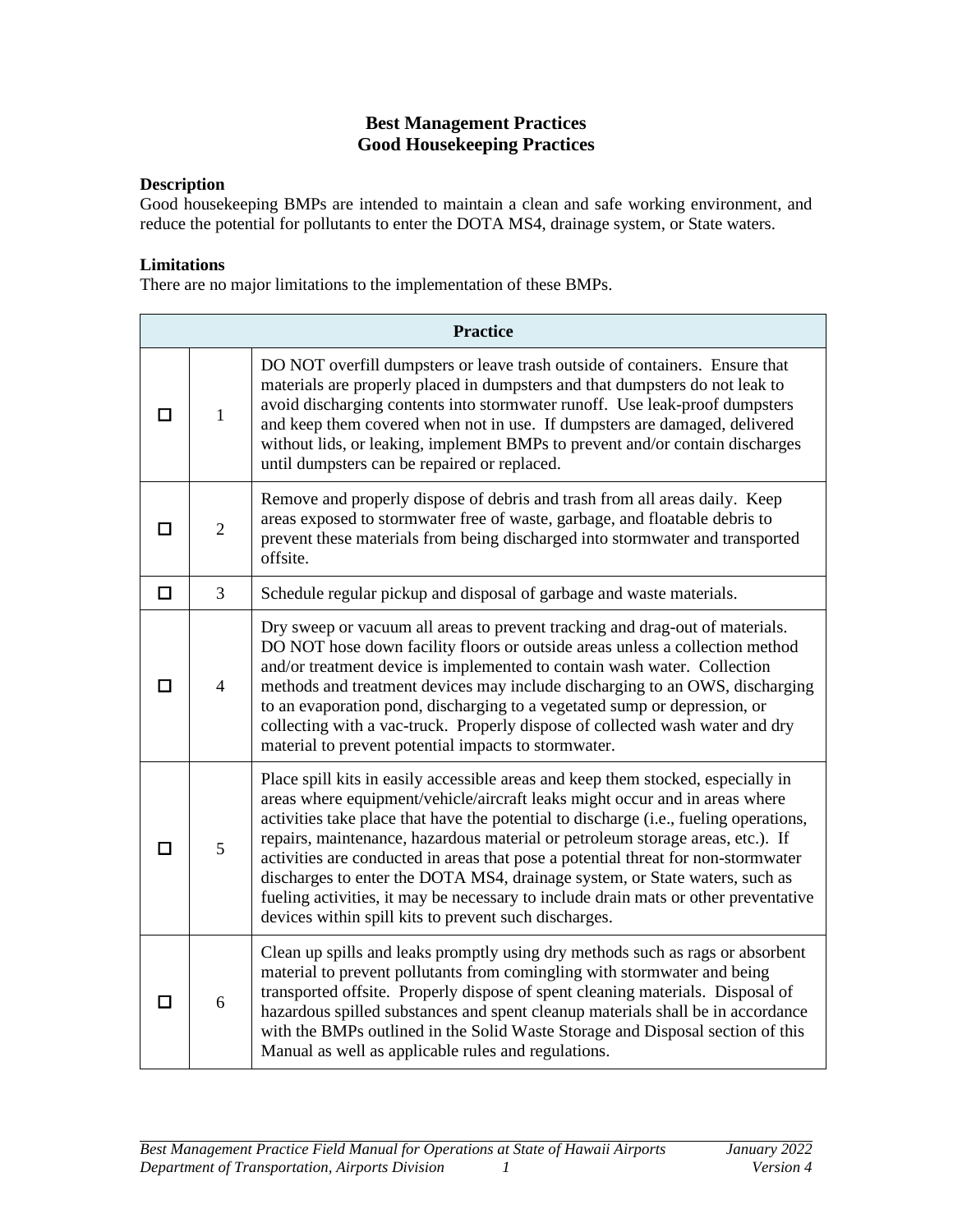# **Best Management Practices Good Housekeeping Practices** (Continued)

|   | <b>Practice</b> |                                                                                                                                                                                                                                                                                                                                                                                            |  |
|---|-----------------|--------------------------------------------------------------------------------------------------------------------------------------------------------------------------------------------------------------------------------------------------------------------------------------------------------------------------------------------------------------------------------------------|--|
| П | $\tau$          | Perform PBMP inspections, at a minimum annually, and perform maintenance as<br>required. Document and maintain records of all PBMP inspections and<br>maintenance. Refer to the PBMP Fact Sheet for more information.                                                                                                                                                                      |  |
| □ | 8               | Identify DOTA MS4 structures, drainage system, or State waters in each work<br>area and prevent non-stormwater discharges into them.                                                                                                                                                                                                                                                       |  |
| □ | 9               | Vehicles and equipment should be parked in designated areas, away from DOTA<br>MS4 structures, drainage system, or State waters.                                                                                                                                                                                                                                                           |  |
| П | 10              | Inspect storm drain inlets regularly for sediment build-up or debris accumulation.<br>If the build-up and/or accumulation is not a result of tenant activity, notify AIR-<br>EE of the storm drain structure(s) that require cleaning. Otherwise, it is the<br>tenant's responsibility to ensure that all storm drain inlets and catch basins are<br>maintained within their space(s).     |  |
| □ | 11              | Inspect and maintain tenant-installed BMPs (e.g., drain guards, inlet inserts, catch<br>basin inserts, biosocks, etc.). Report abandoned or unmaintained DOTA-installed<br><b>BMPs to AIR-EE.</b>                                                                                                                                                                                          |  |
| □ | 12              | Divert, infiltrate, reuse, contain, or otherwise reduce stormwater runoff to<br>minimize the discharge of pollutants.                                                                                                                                                                                                                                                                      |  |
| □ | 13              | Perform daily facility inspections to verify that good housekeeping practices are<br>being followed by facility personnel.                                                                                                                                                                                                                                                                 |  |
| П | 14              | Maintain records of all permits and plans as well as all required documentation<br>for a minimum of five years.                                                                                                                                                                                                                                                                            |  |
|   | 15              | At a minimum, one person from each facility must complete the annual<br>Environmental Compliance Program Training video and survey. This training<br>covers BMPs listed in this Manual. If only one person completed the training, they<br>will be responsible for training other employees as necessary and keep a roster of<br>all personnel trained.                                    |  |
|   |                 | Please view the video and take the survey at the following link: Annual<br><b>Environmental Compliance Program Training</b>                                                                                                                                                                                                                                                                |  |
| П | 16              | Identify all chemical substances used in maintenance activities, compile SDSs for<br>hazardous chemicals, and store SDSs where chemicals are used in an<br>accessible location for employees. SDSs provide both workers and emergency<br>responders with the proper procedures for handling hazardous substances and<br>identify potential threats to personal health and the environment. |  |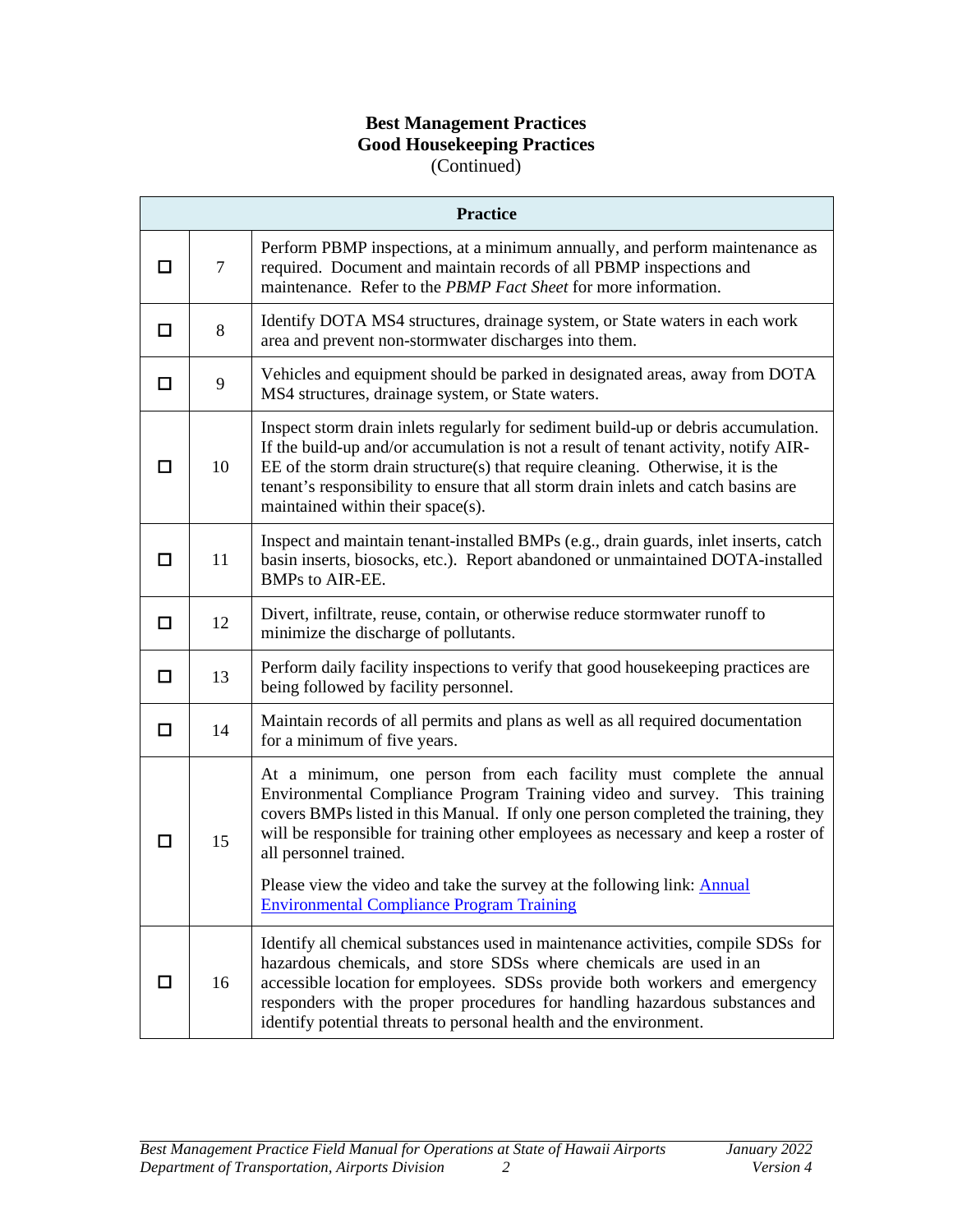# **Best Management Practices Aircraft, Vehicle, and Equipment Maintenance and Repair**

#### <span id="page-6-0"></span>**Description**

Routine maintenance on aircraft, vehicles, and equipment must be performed for proper operation and to prevent leaks and spills. Additionally, emergency maintenance of aircraft and equipment outside of tenant spaces may be required. Maintenance and repair activities may include fluids removal, engine and parts cleaning, and/or tire repair and replacement. These activities present a potentially significant source of contaminants due to the harmful materials used and the waste generated.

# **Limitations**

Only emergency repair may be conducted in the common use areas of the AOA. All other maintenance and repair activities must be conducted in appropriate areas of the tenant facility.

|    | <b>Practice</b> |                                                                                                                                                                                                                                                                                                                                                                                                                                                                         |  |
|----|-----------------|-------------------------------------------------------------------------------------------------------------------------------------------------------------------------------------------------------------------------------------------------------------------------------------------------------------------------------------------------------------------------------------------------------------------------------------------------------------------------|--|
|    | 1               | Maintain aircraft, vehicle, and equipment used at the facility or in the common use<br>areas of the AOA and keep in proper operating condition. Inspect aircraft,<br>vehicles, and equipment periodically for leaks and immediately implement<br>appropriate leak protection measures if a leak is observed, and repair as soon as<br>possible. Leak protection measures, such as drip pans, are not intended for long<br>term use and should only be used temporarily. |  |
| П  | $\mathfrak{2}$  | Perform aircraft, vehicle, and equipment maintenance and repair activities indoors<br>or under cover whenever possible and ensure that all maintenance and repair<br>activities are conducted away from the DOTA MS4, drainage system or State<br>waters. If emergency maintenance is conducted within the common use areas of the<br>AOA, BMPs must be in place. Perform an area inspection and clean up after<br>maintenance is conducted.                            |  |
| ΙI | 3               | Store damaged and/or leaking aircraft, vehicles, and equipment indoors whenever<br>possible. When a drip or leak is identified, use drip protective measures to prevent<br>contact with ground (indoors or outdoors). If a drip pan is used outdoors, clean the<br>drip pan regularly to prevent overflow, especially during rain events. DO NOT<br>leave leaking aircraft, vehicles, and equipment parked within the common use areas<br>of the AOA overnight.         |  |
| П  | 4               | Remove fluids and batteries from damaged and/or salvage aircraft, vehicles, or<br>equipment before storage. Store damaged and/or salvage aircraft, vehicles, or<br>equipment under cover, if feasible, until repair or disposal. Inspect, at least monthly,<br>for signs of deterioration.                                                                                                                                                                              |  |
| П  | 5               | Use drip pans, tarps, or other liquid containment measures whenever fluids are being<br>removed to capture releases and prevent stormwater pollution. Clean the drip pans,<br>tarps, or liquid containment measures before they are full and properly dispose of<br>the contents.                                                                                                                                                                                       |  |
| П  | 6               | Prior to fluids transfer, closely examine the container(s) to be used for transfer.<br>Carefully transfer fluids over pavement or concrete surface using a funnel or nozzle<br>to a designated storage container as soon as possible.                                                                                                                                                                                                                                   |  |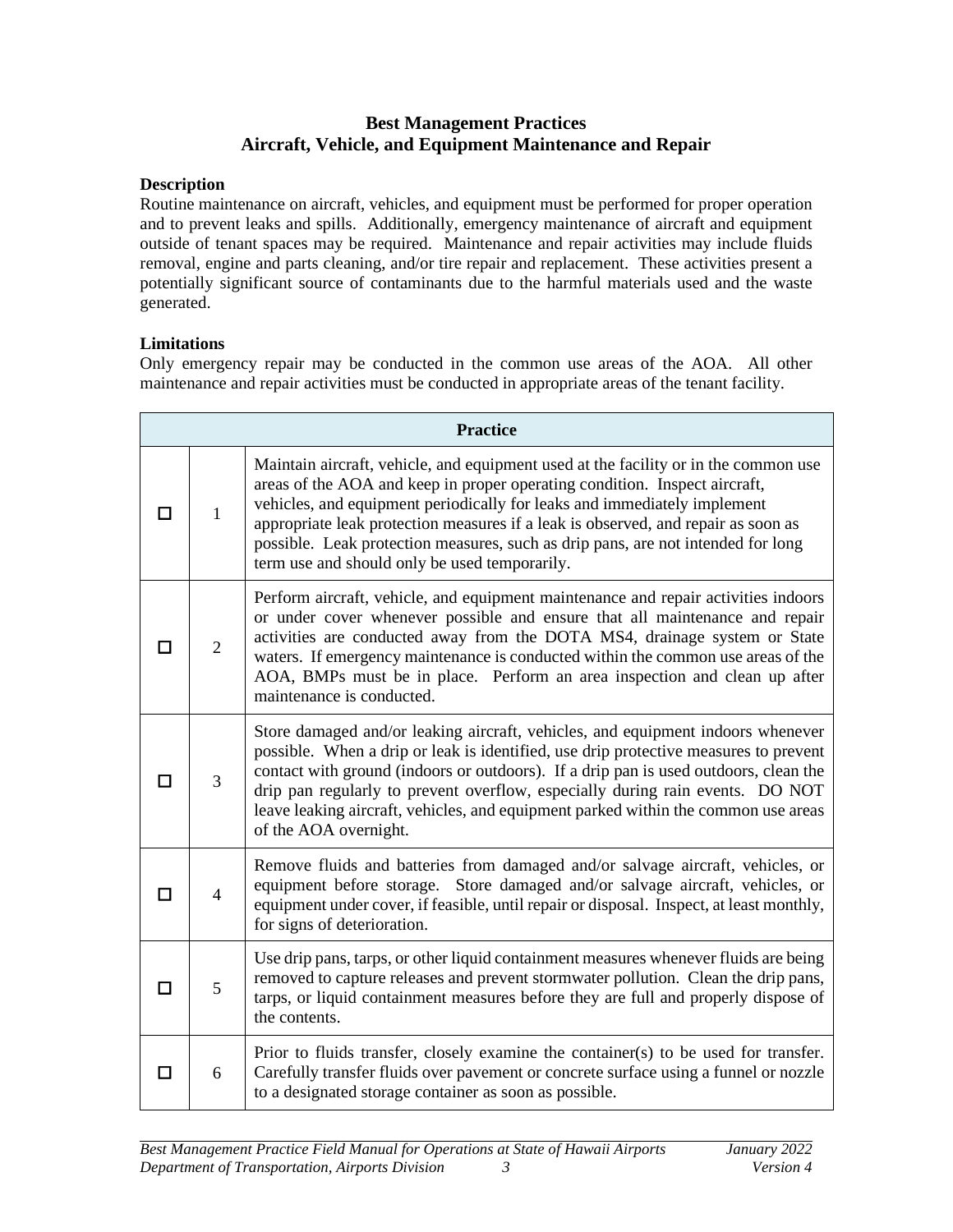# **Best Management Practices Aircraft, Vehicle, and Equipment Maintenance and Repair** (Continued)

|        | <b>Practice</b> |                                                                                                                                                                                                                                                                                                                                                                                                                    |  |
|--------|-----------------|--------------------------------------------------------------------------------------------------------------------------------------------------------------------------------------------------------------------------------------------------------------------------------------------------------------------------------------------------------------------------------------------------------------------|--|
| □      | $\overline{7}$  | Store used, cracked, or damaged batteries under cover and within secondary<br>containment measures.                                                                                                                                                                                                                                                                                                                |  |
| П      | 8               | Store drums with capacity of 25 gallons and above containing liquid materials and<br>waste indoors or under cover and within secondary containment. Store smaller<br>containers of liquid materials and waste indoors or under cover. If not indoors,<br>store within secondary containment.                                                                                                                       |  |
| П      | 9               | Properly empty and clean drip protection measures (i.e., drip pans) regularly and<br>ensure all containers at the facility are properly covered and closed when not in use.                                                                                                                                                                                                                                        |  |
| П      | 10              | Store storm drain protection materials, such as impermeable berms or drain mats,<br>nearby to protect storm drain inlets in the event of a spill.                                                                                                                                                                                                                                                                  |  |
| П      | 11              | Designate areas for parts cleaning. Allow parts to drain over solvent tank or drip<br>pan. DO NOT wash or rinse parts outdoors and do not allow solvent to drip or spill<br>onto the floor. Remove any parts that are dipped in liquid slowly to avoid spills.<br>Provide secondary containment for drums of solvent with capacity of 25 gallons<br>and above.                                                     |  |
| □      | 12              | Use dry methods such as dry sweeping, vacuuming, or wiping with rags or<br>absorbent materials to clean all areas and properly dispose of collected materials<br>and spent cleaning materials. Washing may only occur in areas where there is a<br>collection method and/or treatment device that contains wash water. Ensure all<br>wash water is properly disposed of and has no potential to impact stormwater. |  |
| □      | 13              | Dispose of liquid wastes properly. DO NOT pour liquid waste into floor drains,<br>sinks, outdoor storm drain inlets, or other storm drains or sewer connections.                                                                                                                                                                                                                                                   |  |
| $\Box$ | 14              | Maintain stocked spill kits throughout the facility, especially in maintenance areas,<br>to prevent discharges to the DOTA MS4, drainage system, or State waters in the<br>event of a spill. Refer to the BMPs in the Spill Prevention and Response section of<br>this Manual.                                                                                                                                     |  |
| □      | 15              | Ensure that the PBMPs installed at the tenant facility for stormwater management,<br>such as OWSs, storm drain inlet inserts, etc., are operating as designed. Conduct<br>inspections, maintenance, and/or repairs as needed. At minimum, annual<br>inspections of PBMPs are required and must be provided to AIR-EE inspectors or<br>their environmental consultants upon request.                                |  |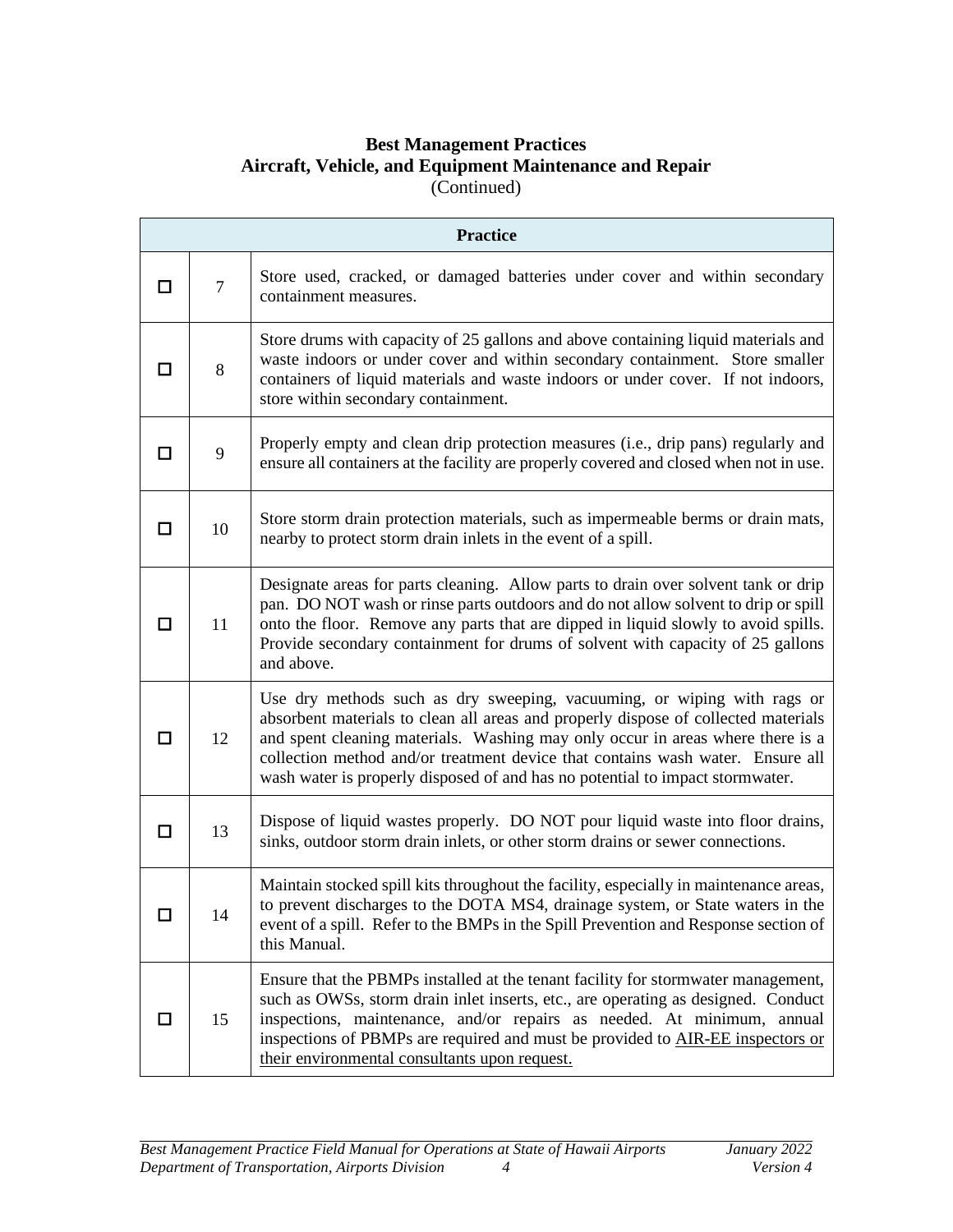# **Best Management Practices Aircraft, Vehicle, and Equipment Maintenance and Repair** (Continued)

| <b>Practice</b> |                                                                                                                                                                                                                                                                                                                                                                                         |  |
|-----------------|-----------------------------------------------------------------------------------------------------------------------------------------------------------------------------------------------------------------------------------------------------------------------------------------------------------------------------------------------------------------------------------------|--|
| 16              | Inspect maintenance areas regularly for proper implementation of BMPs. Drip pans<br>located outside, must be inspected, at minimum, daily. When liquid is present in<br>drip pans, it must be properly be removed and disposed of. Daily inspections must<br>be documented in a daily log and must be provided to AIR-EE inspectors or their<br>environmental consultants upon request. |  |
| 17              | Conduct employee training, as described under the Good Housekeeping Practices<br>section of this Manual, at a minimum annually, or as required.                                                                                                                                                                                                                                         |  |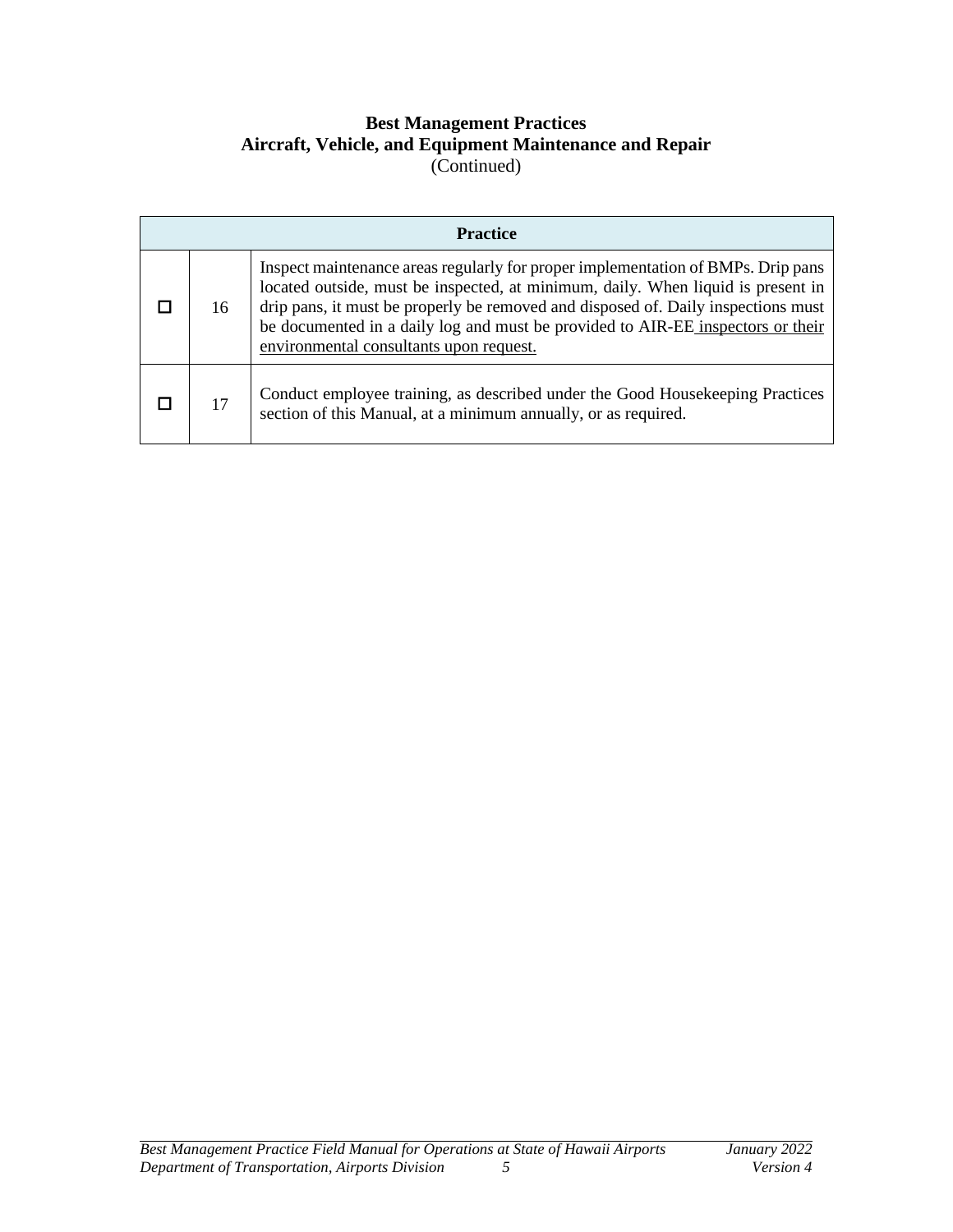# **Best Management Practices Aircraft, Vehicle, and Equipment Body Repair**

#### <span id="page-9-0"></span>**Description**

Body repair for aircraft, vehicles, and equipment may only be conducted in permitted paint booths, auto repair shops, or auto body shops. Body repair activities may include sanding, painting, welding, washing, and floor cleaning. The materials and waste generated by these activities have the potential to release pollutants such as oil and grease, organics, heavy metals, toxic chemicals, and paints to stormwater.

# **Limitations**

The fire code does not allow sanding and painting activities, unless conducted within an approved and permitted paint booth, auto repair shop, or auto body shop. Prior to conducting these activities tenants must receive permission from ARFF.

|   | <b>Practice</b> |                                                                                                                                                                                                                                                                                                                                                                                                              |  |
|---|-----------------|--------------------------------------------------------------------------------------------------------------------------------------------------------------------------------------------------------------------------------------------------------------------------------------------------------------------------------------------------------------------------------------------------------------|--|
| П | $\mathbf{1}$    | Perform all body repair activities indoors or under cover and within a permitted<br>paint booth, auto repair shop, or auto body shop.                                                                                                                                                                                                                                                                        |  |
| П | $\overline{2}$  | Utilize plastic barriers or tarpaulins during blasting or painting operations to<br>contain debris.                                                                                                                                                                                                                                                                                                          |  |
|   | 3               | Sweep, vacuum, or use other dry cleanup methods routinely to pick up dust from<br>dry sanding of primer, metal, or body filler. Keep airborne dust to a minimum by<br>using vacuum attachments on sanding equipment whenever possible or utilize a<br>paint booth. Make extra efforts to thoroughly sweep or vacuum dust prior to<br>mopping.                                                                |  |
|   | $\overline{4}$  | Clean up wet sanding drips with rags or absorbent materials and let them drip dry,<br>sweep or vacuum up the dust, mop the area and dispose of the mop water properly.<br>Disposal of hazardous spilled material and spent cleanup materials shall be in<br>accordance with the BMPs outlined in the Solid Waste Storage and Disposal section<br>of this Manual as well as applicable rules and regulations. |  |
| П | 5               | Use solvents and coatings with low VOC content, where possible. Use high-<br>transfer efficiency coating techniques such as brushing and rolling to reduce<br>overspray and solvent emissions.                                                                                                                                                                                                               |  |
| п | 6               | Mix paints and solvents in designated areas indoors or under cover away from<br>pervious surfaces and storm drain inlets.                                                                                                                                                                                                                                                                                    |  |
| п | $\overline{7}$  | Establish and implement effective inventory control to reduce paint waste,<br>including tracking date received and expiration dates.                                                                                                                                                                                                                                                                         |  |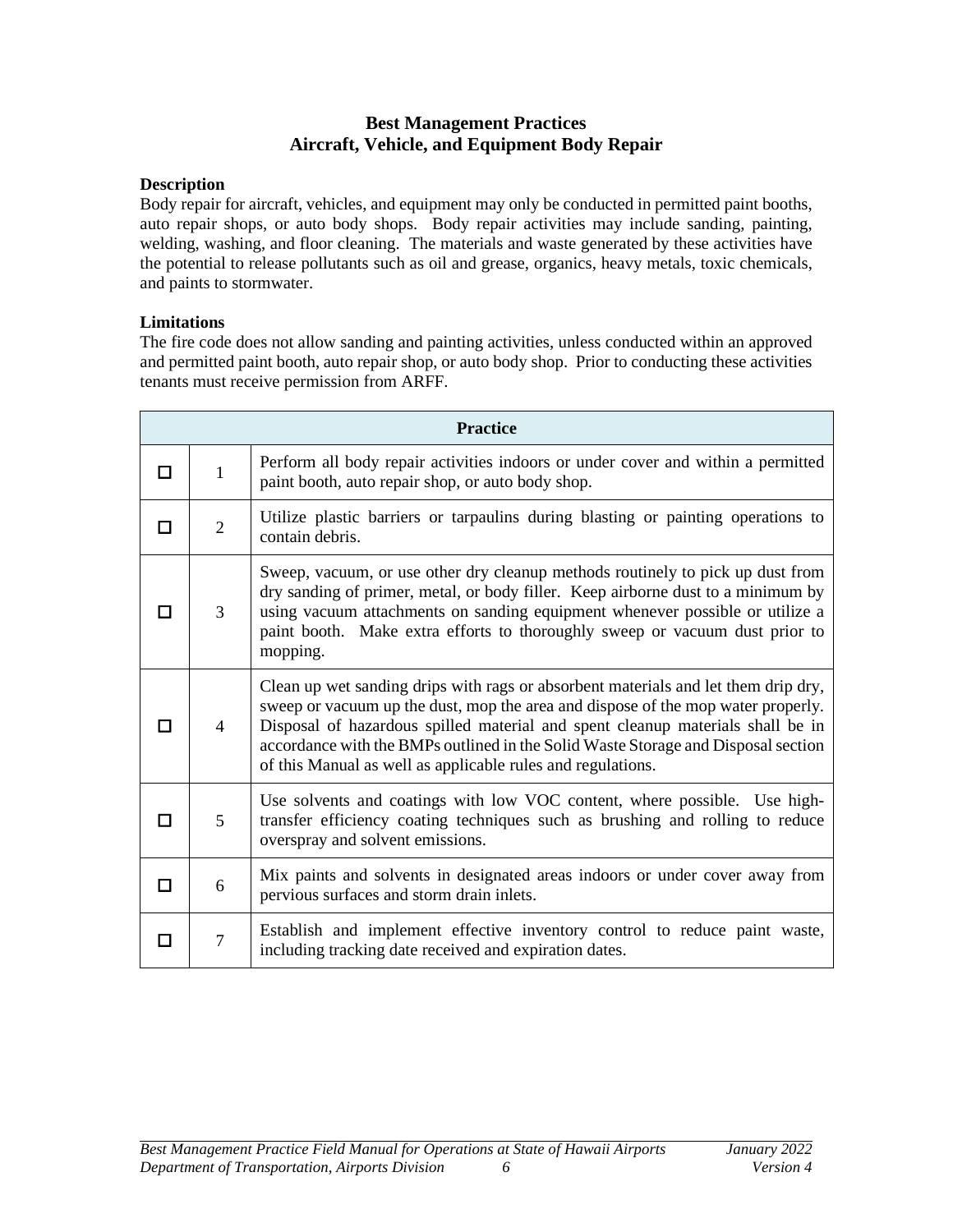# **Best Management Practices Aircraft, Vehicle, and Equipment Body Repair** (Continued)

|             | <b>Practice</b> |                                                                                                                                                                                                                                                                                      |  |
|-------------|-----------------|--------------------------------------------------------------------------------------------------------------------------------------------------------------------------------------------------------------------------------------------------------------------------------------|--|
|             | 8               | Conduct all priming and painting activities only in permitted paint booths.<br>Uncontained spray-painting activities and painting outside or inside of hangars is<br>prohibited and may be a violation of the fire code.                                                             |  |
|             | 9               | DO NOT use water to control overspray or dust in paint booths, unless the water<br>evaporates in the booth.                                                                                                                                                                          |  |
| П           | 10              | Store waste paint, solvents, and rags in covered containers to prevent evaporation<br>to the atmosphere.                                                                                                                                                                             |  |
| П           | 11              | Wash water-based and latex paint brushes, rollers, and other equipment in utility<br>sinks or other locations where wash water is properly contained and disposed.                                                                                                                   |  |
| <b>Tale</b> | 12              | DO NOT clean out brushes, rinse paint containers, or wash paint equipment onto<br>the exposed ground, street, gutter, or into the DOTA MS4, drainage system, or State<br>waters. "Paint out" brushes as much as possible.                                                            |  |
| П           | 13              | Properly segregate and label waste paints for disposal in accordance with the BMPs<br>outlined in the Solid Waste Storage and Disposal section of this Manual as well as<br>applicable rules and regulations. Note: oil-based paints are considered hazardous<br>waste per DOH SHWB. |  |
|             | 14              | Conduct employee training, as described under the Good Housekeeping Practices<br>section of this Manual, at a minimum annually, or as required.                                                                                                                                      |  |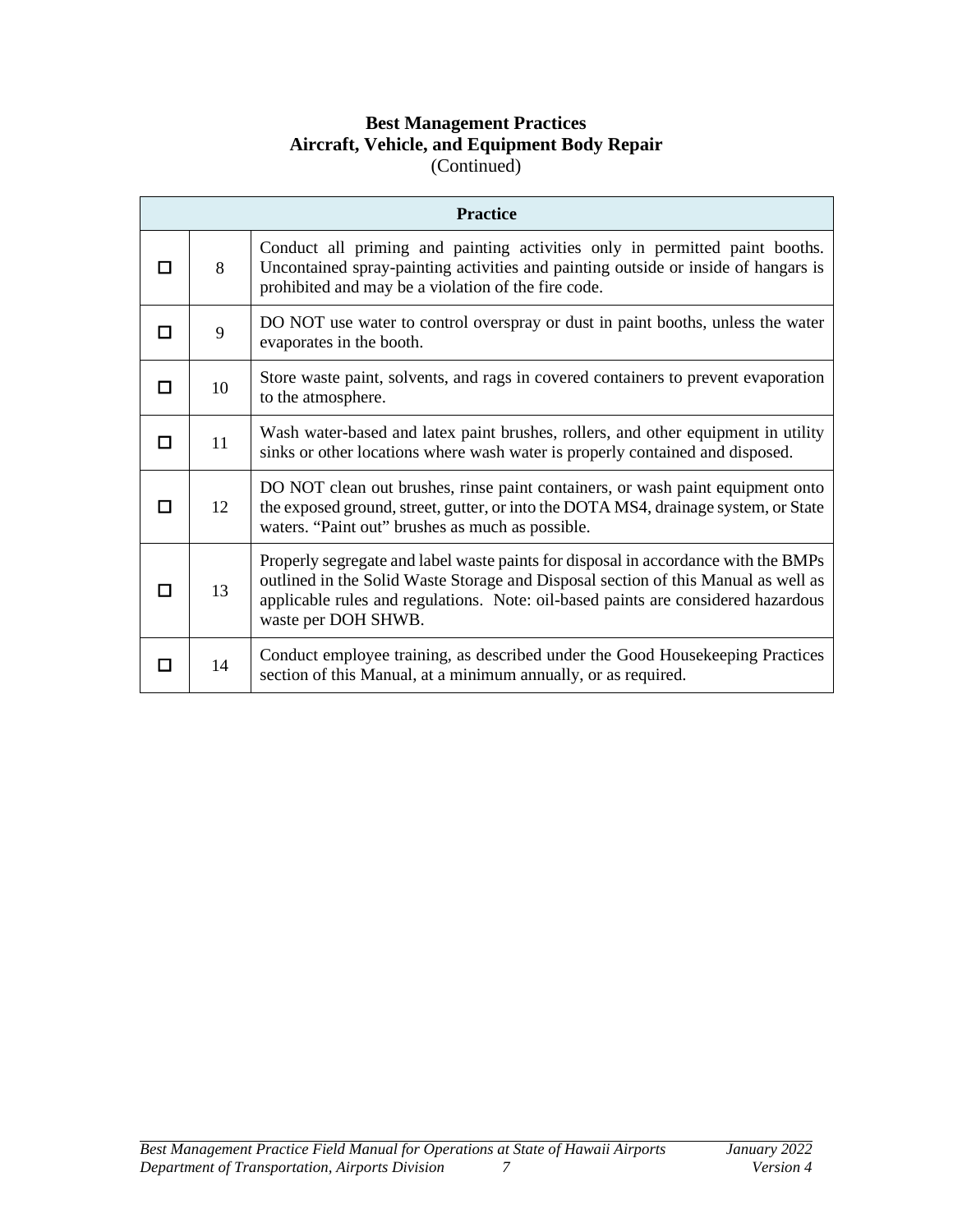# **Best Management Practice Aircraft, Vehicle, and Equipment Washing**

#### <span id="page-11-0"></span>**Description**

Routine washing of aircraft, vehicles, and equipment shall be conducted only at designated wash racks or wash areas. Designated wash racks or wash areas are located inside a building or over an impervious area where wash water can be contained and properly disposed of. Proper disposal methods include discharge to an OWS that drains to the sanitary sewer system, discharging to an evaporation pond and properly disposing of dried materials, or collecting with a vac-truck for proper disposal. Wash water may contain oils, greases, heavy metals, sediments, soaps, and other pollutants that pose a threat to the DOTA MS4, drainage system, or State waters.

# **Limitations**

Aircraft, vehicles, and equipment washing shall ONLY be conducted at designated wash racks or wash areas.

|    | <b>Practice</b> |                                                                                                                                                                                                                                                                                               |  |
|----|-----------------|-----------------------------------------------------------------------------------------------------------------------------------------------------------------------------------------------------------------------------------------------------------------------------------------------|--|
| IΙ | $\mathbf{1}$    | Keep aircraft, vehicles, and equipment clean and in good operating condition.<br>Aircraft, vehicle, and equipment washing activities are NOT permitted in the<br>common use areas of the AOA, unless at designated wash racks or DOTA approved<br>wash areas by written approval from AIR-EE. |  |
| П  | $\overline{2}$  | Ensure tenant installed wash racks or DOTA approved wash areas on tenant spaces<br>are either located in an area where wash water can be contained and properly<br>disposed of, directed to the sanitary sewer system, or in a designated area that AIR-<br>EE has approved in writing.       |  |
| П  | 3               | Use biodegradable soaps and detergents that meet EPA's Safer Choice Standard.<br>Please refer to the following link to verify if the product you are using meets this<br>standard: https://www.epa.gov/saferchoice/products.                                                                  |  |
| П  | 4               | Where applicable, use dry methods to wash aircraft, vehicles, and equipment.                                                                                                                                                                                                                  |  |
| □  | 5               | Conduct OWS maintenance in accordance with the BMPs outlined in the Solid<br>Waste Storage and Disposal section of this Manual.                                                                                                                                                               |  |
| □  | 6               | Ensure OWSs within the tenant space(s) have all applicable permits.                                                                                                                                                                                                                           |  |
| ◻  | 7               | Prohibit washing of personal vehicles.                                                                                                                                                                                                                                                        |  |
| □  | 8               | Ensure BMPs are implemented while washing at wash racks or DOTA approved<br>wash areas at the tenant facility.                                                                                                                                                                                |  |
| □  | 9               | Always use the minimum amount of water and soap needed for all washing activities<br>and avoid over spraying.                                                                                                                                                                                 |  |
| П  | 10              | Conduct employee training, as described under the Good Housekeeping Practices<br>section of this Manual, at a minimum annually, or as required.                                                                                                                                               |  |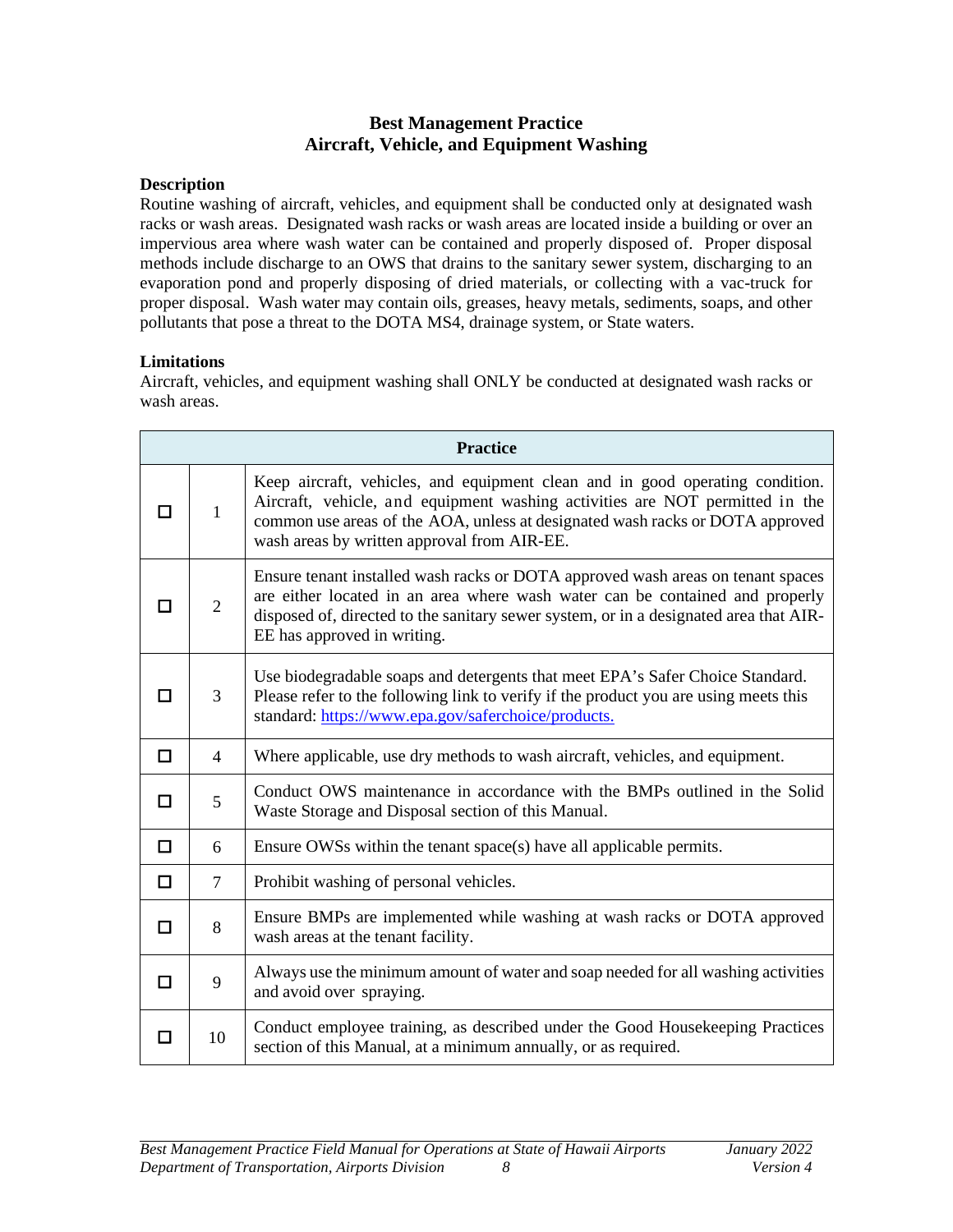# **Best Management Practice Aircraft, Vehicle, and Equipment Fueling**

#### <span id="page-12-0"></span>**Description**

During fueling of aircraft, vehicles, and equipment on the tenant space, common use areas of the AOA, or ramp areas, there is the potential for leaked or spilled fuel to contaminate stormwater.

#### **Limitations**

Fueling of aircraft, vehicles, and equipment shall ONLY be conducted outside.

|        | <b>Practice</b> |                                                                                                                                                                                                                                                                                                                                                                                                   |  |
|--------|-----------------|---------------------------------------------------------------------------------------------------------------------------------------------------------------------------------------------------------------------------------------------------------------------------------------------------------------------------------------------------------------------------------------------------|--|
| П      | $\mathbf{1}$    | Where possible, perform fueling of aircraft, vehicles, and equipment in designated<br>areas. All fueling activities conducted outside of designated areas should be<br>performed away from storm drain inlets (use drain mats if near an inlet), DOTA<br>MS4, drainage system, or State waters.                                                                                                   |  |
| $\Box$ | $\overline{2}$  | DO NOT top off when fueling.                                                                                                                                                                                                                                                                                                                                                                      |  |
| □      | 3               | During tank filling operations, engage the interlocking brake system and/or<br>chock the wheels of the fueling vehicle to avoid movement. Deploy traffic<br>safety cones or warning signs for safe fueling operations.                                                                                                                                                                            |  |
| П      | $\overline{4}$  | DOTA mandates that mobile refuelers and MSTs (including tanks on trailers<br>where approved) be parked on space under a lease agreement or revocable permit<br>when parking unattended or overnight.                                                                                                                                                                                              |  |
| П      | 5               | Secondary Containment is required for mobile refuelers and MSTs (including<br>tanks on trailers where approved) that meet the following conditions:<br>500-gallon capacity or larger;<br>Have fittings, valves, connectors, and/or fuel sumps situated on the<br>bottom or sides of the tank;<br>Have the potential to contain product when unattended or overnight.<br>$\bullet$                 |  |
| □      | 6               | Ensure that containment devices or diversion measures (e.g., storm drain cover,<br>Safe Drain, etc.) are properly implemented during fuel transfer to ASTs and USTs.<br>Continuously monitor the fuel transfer of ASTs and USTs. If containment devices<br>or diversion measures contain accumulated product, properly remove product<br>according to content specific environmental regulations. |  |
| $\Box$ | $\overline{7}$  | DO NOT hose off fueling areas.                                                                                                                                                                                                                                                                                                                                                                    |  |
| $\Box$ | 8               | Post proper fueling and cleanup instructions in fueling areas.                                                                                                                                                                                                                                                                                                                                    |  |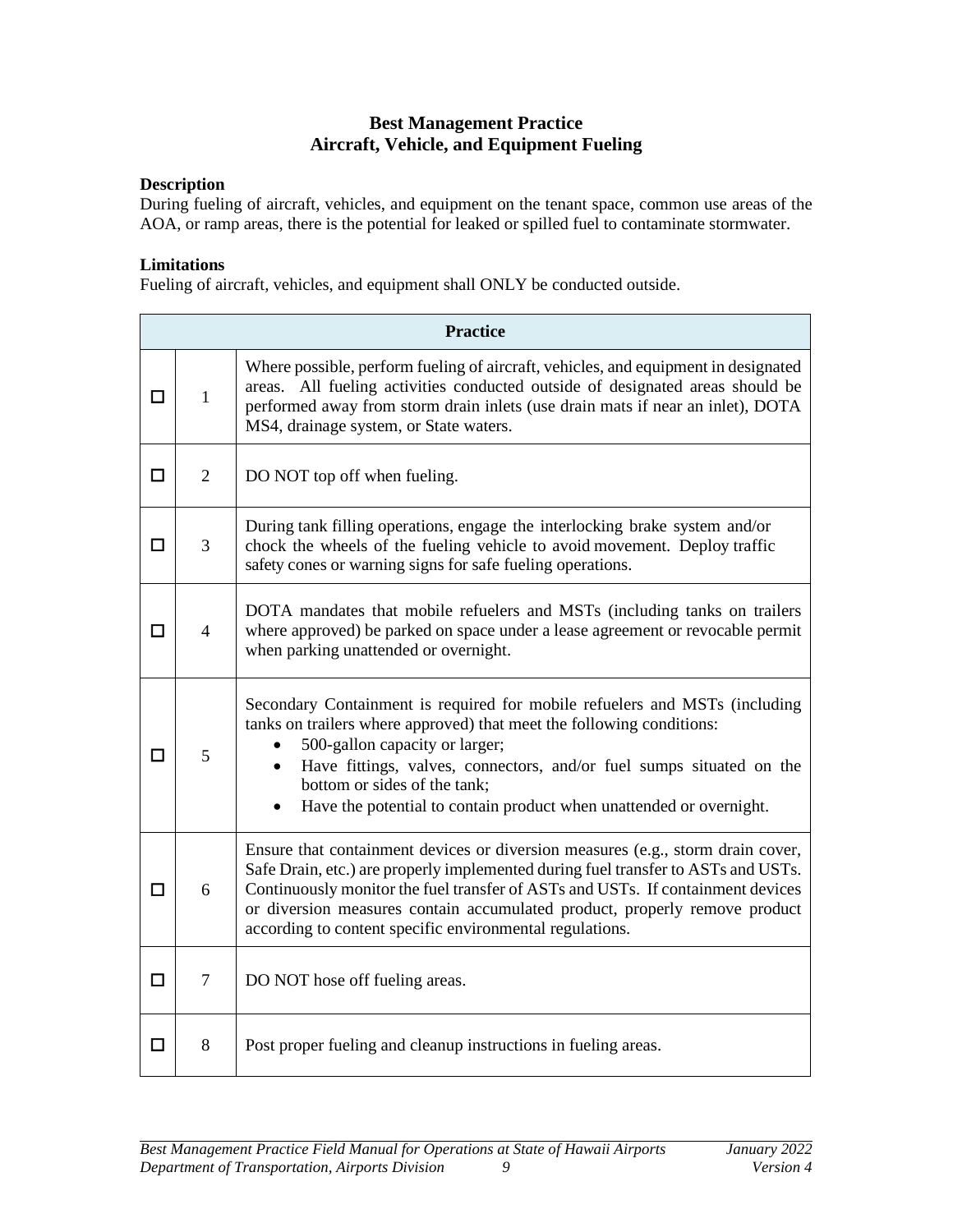# **Best Management Practice Aircraft, Vehicle, and Equipment Fueling** (Continued)

|        | <b>Practice</b> |                                                                                                                                                                                                                                                                                                                                                                                                                                                                                                                                                                                                                                                    |  |
|--------|-----------------|----------------------------------------------------------------------------------------------------------------------------------------------------------------------------------------------------------------------------------------------------------------------------------------------------------------------------------------------------------------------------------------------------------------------------------------------------------------------------------------------------------------------------------------------------------------------------------------------------------------------------------------------------|--|
|        | 9               | Use only dry absorbents or other dry cleanup materials to contain spills. Promptly<br>clean spills with rags or absorbent material, and properly dispose of cleaning<br>materials. For large spills, contact spill response personnel immediately. Refer to<br>the BMPs in the Spill Prevention and Response section of this Manual. Dispose<br>of hazardous spilled material and spent cleanup materials in accordance with the<br>BMPs outlines in the Solid Waste Storage and Disposal section of this Manual as<br>well as applicable rules and regulations.                                                                                   |  |
|        | 10              | Maintain an adequate supply of spill kits and spill control equipment near fueling<br>areas to prevent pollutant discharge to the DOTA MS4, drainage system, and State<br>waters in the event of a spill. Equip fuel trucks and mobile tanks with spill cleanup<br>kits. Each spill kit should include, at a minimum, loose absorbent material or<br>absorbent pads, a broom, and a pan or shop vac to pick up used spill cleanup<br>materials. Additional suggested materials include absorbent booms, drain mats,<br>plugs, or other devices to immediately stop and prevent spills from entering DOTA<br>MS4, drainage system, or State waters. |  |
| П      | 11              | Develop and implement a SPCC Plan, if required, based on facility oil storage and<br>operations. Ensure the SPCC Plan is updated at the required frequency or if<br>storage capacity and/or changes to the facility are made in accordance with the<br>SPCC rule. Conduct inspections and training per SPCC Plan requirements at the<br>required frequency.                                                                                                                                                                                                                                                                                        |  |
| $\Box$ | 12              | Train personnel who handle fuels, oil, and hazardous material on proper<br>operations, as well as spill response and reporting procedures at a minimum<br>annually, or as required. Refer to the BMPs in the Spill Prevention and Response<br>section of this Manual.                                                                                                                                                                                                                                                                                                                                                                              |  |
| □      | 13              | Dispose of the waste resulting from fuel tests and water collected in fuel tanks<br>and hydrant sumps in accordance with applicable rules and regulations.                                                                                                                                                                                                                                                                                                                                                                                                                                                                                         |  |
| П      | 14              | Confirm satisfactory operation of leak detection systems and/or pipeline<br>monitoring systems, where installed.                                                                                                                                                                                                                                                                                                                                                                                                                                                                                                                                   |  |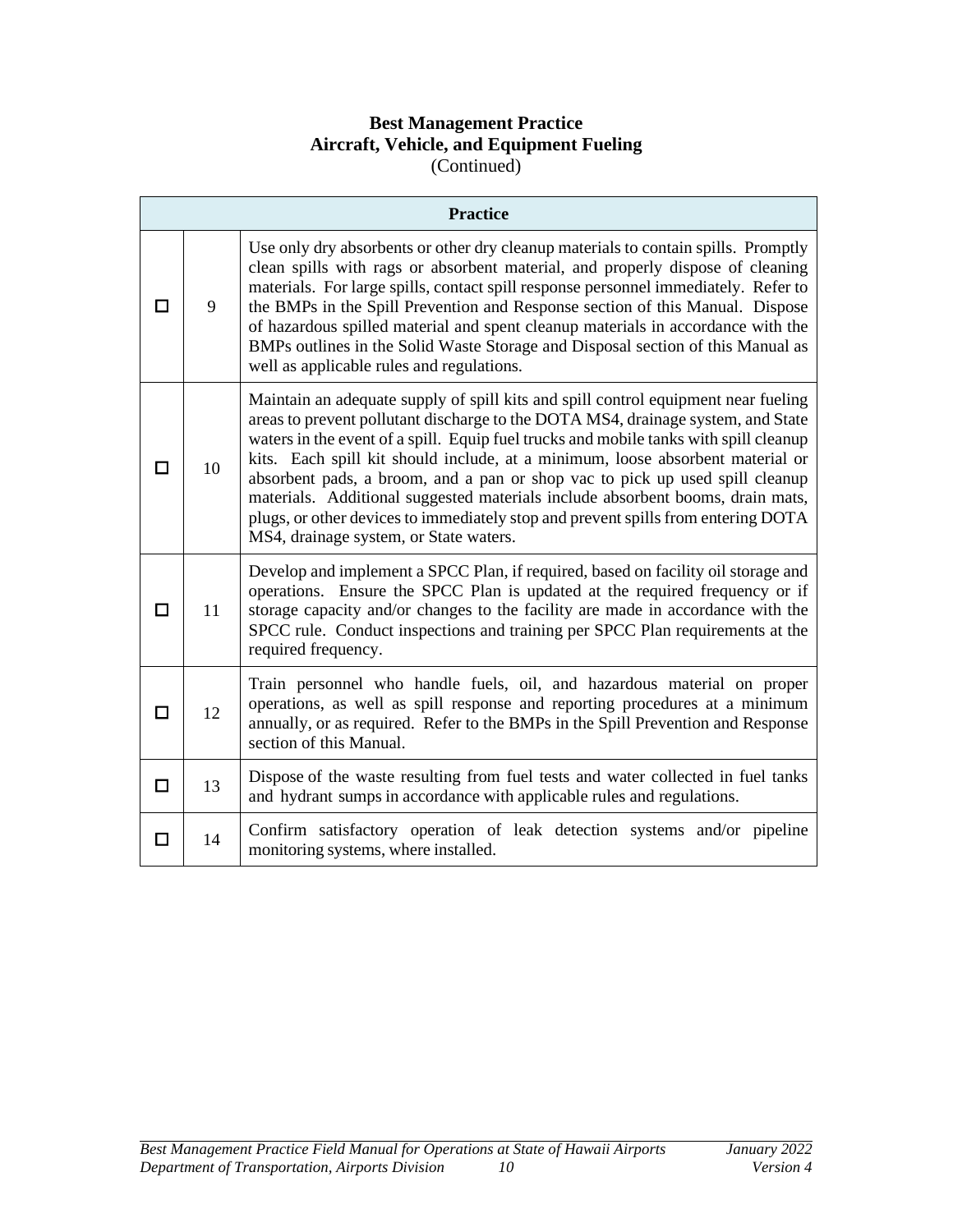#### **Best Management Practice Aircraft, Vehicle, and Equipment Fueling** (Continued)

**Practice** The tenant and/or their fueling contractors must conduct the following checks regularly in addition to their operational procedures. If the following checks fail, immediately repair or replace defective parts or remove from service until repaired or replaced. Fuel Storage Tanks: 1. Check the general condition of fuel storage tanks for safety defects, damage, corrosion, leaks, and appearance. 2. Check the condition of all fuel hoses and dispensing nozzles for wear. 3. Check piping systems (e.g., pipes, pumps, flanges, couplings, hoses, and valves, etc.) for failure, cracks, and leaks. 4. Check for appropriate monitoring via liquid level indicators or gauges, overfill protection with alarms, and/or leak detection systems. 5. Check that automatic shut off controls on fuel dispensing nozzles are in working condition.

#### 6. Check that bollards/posts surrounding the fuel pumps and tanks are in good condition to prevent collisions during vehicle ingress and egress.

Tank Truck or Fueling Vehicle Checks:

- 1. Check the general condition of tank trucks or fueling vehicles for safety defects, equipment damage, fuel leaks, and appearance.
- 2. Check the operation of deadman controls, brakes, and/or safety interlock systems.
- 3. Check the condition of all fuel hoses, swivels, and dispensing nozzles for wear.
- 4. Check the general condition of grounding reels, cables, clamps, and lift platforms.
- 5. Verify that fire extinguishers are properly placed with unobstructed access.
- 6. Verify the satisfactory operation of the emergency shutdown system.

# Hydrant System Checks:

 $\Box$  15

- 1. Check the hydrant valve pits for fuel leaks, liquid level, and cleanliness.
- 2. Check the hydrant valve and components for visual deficiencies.
- 3. Ensure all emergency fuel shutdown stations have clear access and check if the locator lights are working properly.
- 4. Verify the satisfactory operation of the emergency shutdown system.
- 5. Report abnormal pressure/flow recordings in charts because this may indicate leaks.
- 6. Check the isolation valve pits that control the distribution of fuel, for emergency access, lid condition, fuel leaks, and electrical components.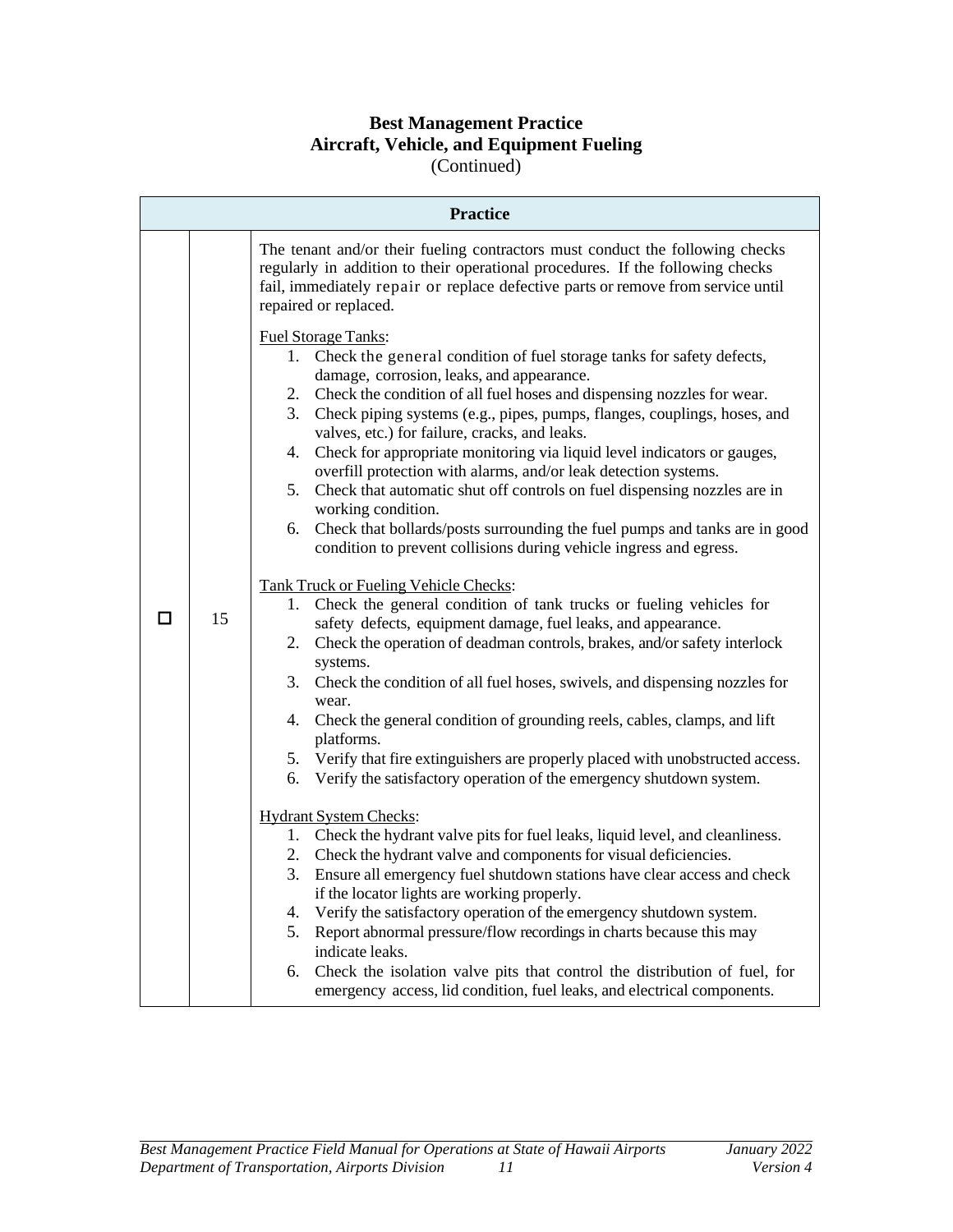# **Best Management Practices Fertilizer and Pesticide Storage and Application**

#### <span id="page-15-0"></span>**Description**

Fertilizer and pesticide application may be conducted by tenant facility personnel or a hired contractor to maintain landscaping or to eliminate pests at their facility. Improper use of pesticides and fertilizers can lead to the presence of chemicals in stormwater. Pesticides are defined as chemicals used to kill pest animals or plants. They are typically used to control the growth of weeds or other undesirable vegetation. Occasionally, insecticides or rodenticides are used to control an infestation of insects or to prevent the spread of diseases (i.e., mosquito or rodent control).

# **Limitations**

Fertilizer, pesticide, and herbicide application should not be conducted during inclement weather or applied within six feet of a waterway or on slopes greater than a three to one ratio.

|   | <b>Practice</b> |                                                                                                                                                                                                                                                                                                                  |  |  |
|---|-----------------|------------------------------------------------------------------------------------------------------------------------------------------------------------------------------------------------------------------------------------------------------------------------------------------------------------------|--|--|
| П | $\mathbf{1}$    | Store fertilizers and pesticides in accordance with the Container and Material<br>Storage BMPs in this Manual to minimize potential contact with stormwater runoff.                                                                                                                                              |  |  |
|   | $\overline{2}$  | Periodically check the condition of containers. Look for leaking or corroded<br>containers, crystallization on covers or bases of containers, or discolored labels.<br>Dispose waste containers properly in accordance with the BMPs outlined in the<br>Solid Waste Storage and Disposal section of this Manual. |  |  |
| П | 3               | Use fertilizers and pesticides only where needed in amounts or rates per the<br>manufacturer's recommendations; DO NOT over apply. Calibrate equipment<br>regularly for proper application and loading rates.                                                                                                    |  |  |
| □ | 4               | Use natural or organic alternatives, if possible.                                                                                                                                                                                                                                                                |  |  |
| п | 5               | Ensure that any application is a minimum of six feet away from the DOTA MS4,<br>drainage system, and State waters.                                                                                                                                                                                               |  |  |
| п | 6               | DO NOT apply fertilizers or pesticides before or during rainfall or high winds or<br>on slopes greater than a three to one ratio.                                                                                                                                                                                |  |  |
| п | $\overline{7}$  | Transfer or mix fertilizers and pesticides above an impervious surface or container;<br>clean up spills immediately.                                                                                                                                                                                             |  |  |
| П | 8               | Follow all rules and laws, refer to the Hawaii Department of Agriculture, Plant<br>Industry Division, Pesticide Branch for more information on the following: HRS,<br>Administrative Rules, Chapter 66; HRS, Hawaii Pesticide Law, Chapter 149A;<br>Senate Bill 3095; and Act 45 (2018).                         |  |  |
|   | 9               | Conduct employee training, as described under the Good Housekeeping Practices<br>section of this Manual, at a minimum annually, or as required.                                                                                                                                                                  |  |  |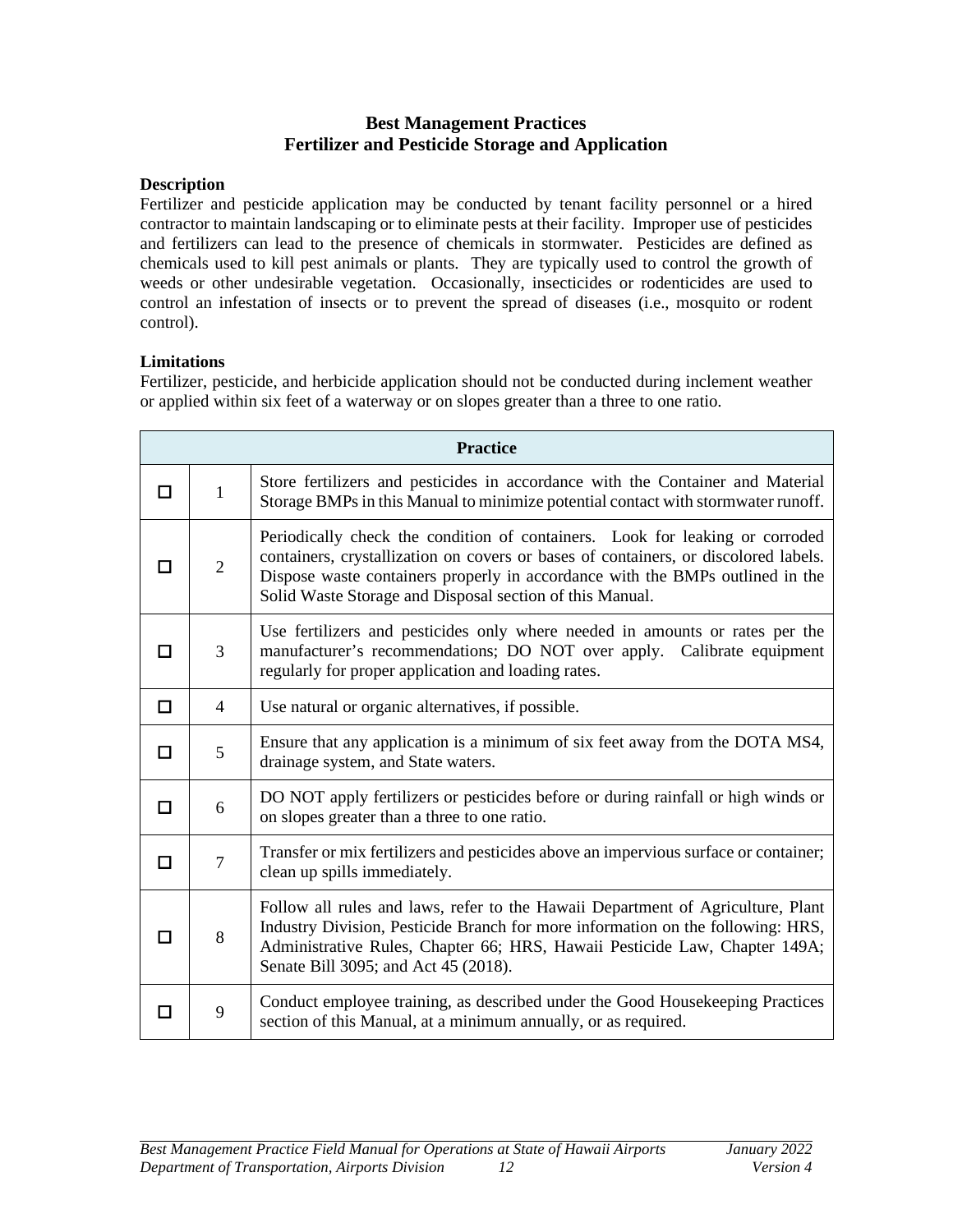# **Best Management Practices Container and Material Storage and Handling**

#### <span id="page-16-0"></span>**Description**

A variety of products and materials that may adversely affect water quality may be stored at tenant facilities or common use areas of the AOA. Tenants will minimize the exposure of such products and materials, minimize hazardous materials used on-site, and provide training to employees on the proper handling and use of materials.

#### **Limitations**

Materials and waste cannot be stored in the common use areas of the AOA without approval from the AOC/AOM/Security.

|        | <b>Practice</b> |                                                                                                                                                                                                                                                                                                                                                                                                                                                                                                                                             |  |  |
|--------|-----------------|---------------------------------------------------------------------------------------------------------------------------------------------------------------------------------------------------------------------------------------------------------------------------------------------------------------------------------------------------------------------------------------------------------------------------------------------------------------------------------------------------------------------------------------------|--|--|
| п      | $\mathbf{1}$    | Store materials (e.g., tires, metals, etc.) indoors or in covered areas wherever<br>Store materials in their original or appropriate containers as<br>practical.<br>recommended by the manufacturer.                                                                                                                                                                                                                                                                                                                                        |  |  |
| П      | $\overline{2}$  | Whenever possible, outdoor storage areas should be situated away from areas prone<br>to flooding and in a location where they will not be accidentally damaged by<br>equipment or vehicles. When storing non-liquid materials (e.g., tires, metals, etc.)<br>outdoors, place off the ground on top of dunnage to minimize contact with<br>stormwater runoff/run-on. Cover materials with a tarp when storing them outdoors,<br>whenever practical, to prevent pollutants from leaching into stormwater or mixing<br>with stormwater runoff. |  |  |
| l 1    | 3               | Single-walled liquid storage containers with capacity of 25 gallons or above and<br>used batteries shall be stored indoors or under cover, and within secondary<br>containment measures. Liquid accumulation in secondary containment measures<br>should be minimized, managed, and disposed of properly.                                                                                                                                                                                                                                   |  |  |
| п      | $\overline{4}$  | Liquid containers with capacity less than 25 gallons shall be stored indoors or under<br>cover within secondary containment measures. Liquid accumulation in secondary<br>containment measures should be minimized, managed, and disposed of properly.                                                                                                                                                                                                                                                                                      |  |  |
| П      | 5               | Store reactive, ignitable, or flammable materials in compliance with federal, state,<br>and county regulations. Store small containers of flammable materials within<br>flammable storage lockers.                                                                                                                                                                                                                                                                                                                                          |  |  |
| П      | 6               | Ensure that all liquid containers are closed, secured to prevent movement, stored<br>neatly and away from high traffic areas (if possible) to avoid accidental spills, and<br>properly labeled.                                                                                                                                                                                                                                                                                                                                             |  |  |
| $\Box$ | $\tau$          | Ensure that all empty containers are properly labeled as "empty" when stored on-<br>site.                                                                                                                                                                                                                                                                                                                                                                                                                                                   |  |  |
| П      | 8               | Inspect storage areas regularly. Look for leaking or corroded containers, chemical<br>discoloration, or other changes in the containers or contents that may indicate a<br>potentially hazardous condition or chemical deterioration.                                                                                                                                                                                                                                                                                                       |  |  |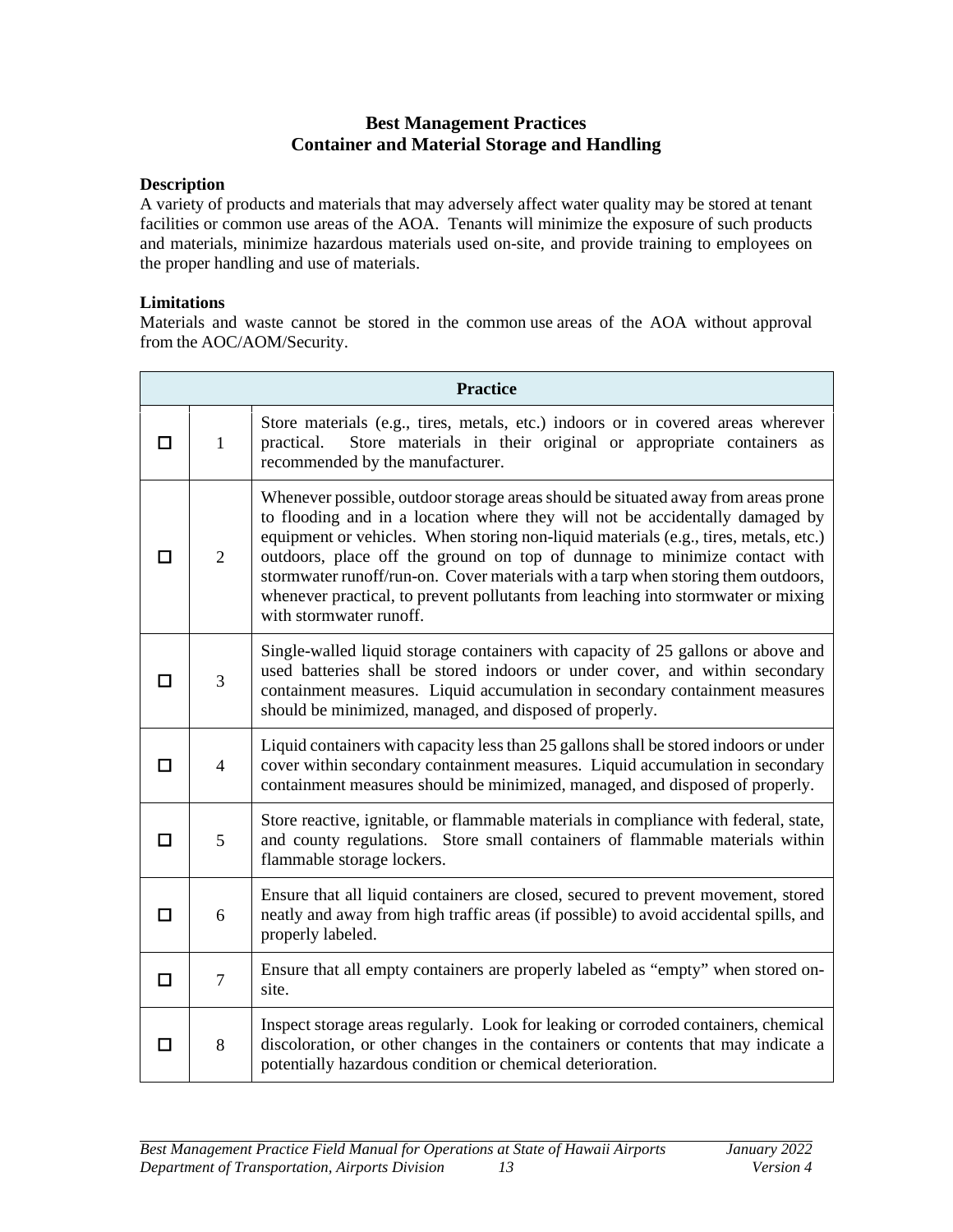# **Best Management Practices Container and Material Storage and Handling** (Continued)

|     |    | <b>Practice</b>                                                                                                                                                                                                                                                                                                                                                                                                                                                                          |
|-----|----|------------------------------------------------------------------------------------------------------------------------------------------------------------------------------------------------------------------------------------------------------------------------------------------------------------------------------------------------------------------------------------------------------------------------------------------------------------------------------------------|
|     | 9  | Maintain an accurate and organized inventory of stored supplies and materials<br>used in the maintenance areas. Compile an inventory of SDSs for all chemicals<br>and maintain them in an accessible location for employees. Periodically review<br>the inventory and properly dispose of materials that are expired or no longer used.<br>Follow manufacturer's instructions regarding uses, protective equipment,<br>ventilation, flammability, and mixing of chemicals.               |
| П   | 10 | Only purchase and store needed quantities of hazardous materials and use less<br>hazardous alternative materials where possible. Properly dispose of any unusable<br>material, such as dried out paint.                                                                                                                                                                                                                                                                                  |
| П   | 11 | ASTs and MSTs shall be kept in good condition (i.e., free of damage with no signs<br>of failure) to prevent potential spills or releases and should be properly labeled.<br>Single-walled ASTs and MSTs must be stored within secondary containment and<br>meet DOTA standards. If possible, a canopy or cover should be installed over<br>ASTs used for fueling or transfer of products.                                                                                                |
| l 1 | 12 | Maintain spill kits where spills may occur (e.g., liquid material storage areas,<br>fueling areas, etc.) or where a rapid response can be made. Spill kits should be<br>stocked in accordance with the BMPs in the Good Housekeeping Practices section;<br>Aircraft, Vehicle, and Equipment Maintenance and Repair section; and, Aircraft,<br>Vehicle, and Equipment Fueling section of this Manual.                                                                                     |
| П   | 13 | Use absorbent materials to contain spills where appropriate. Promptly clean spills<br>with rags or absorbent material, and properly dispose of used spill cleanup<br>materials. Disposal of hazardous spilled material and spent cleanup materials<br>should be in accordance with the BMPs outlined in the Solid Waste Storage and<br>Disposal section of this Manual. For spill response procedures, refer to the BMPs<br>in the Spill Prevention and Response section of this Manual. |
| □   | 15 | Recycle anti-freeze, used oil, solvents, windshield washer fluid, batteries,<br>degreasers, paints, thinners, etc., as appropriate.                                                                                                                                                                                                                                                                                                                                                      |
| П   | 16 | Develop and implement a SPCC Plan, if required, based on facility oil storage and<br>operations. Ensure the SPCC Plan is updated at the required frequency or if<br>storage capacity and/or changes to facility are made in accordance with the SPCC<br>rule. Conduct inspections and training per SPCC Plan requirements at the required<br>frequency.                                                                                                                                  |
| □   | 17 | Conduct employee training, as described under the Good Housekeeping Practices<br>section of this Manual, at a minimum annually, or as required. Train all employees<br>who work in areas where industrial materials or activities are exposed to<br>stormwater.                                                                                                                                                                                                                          |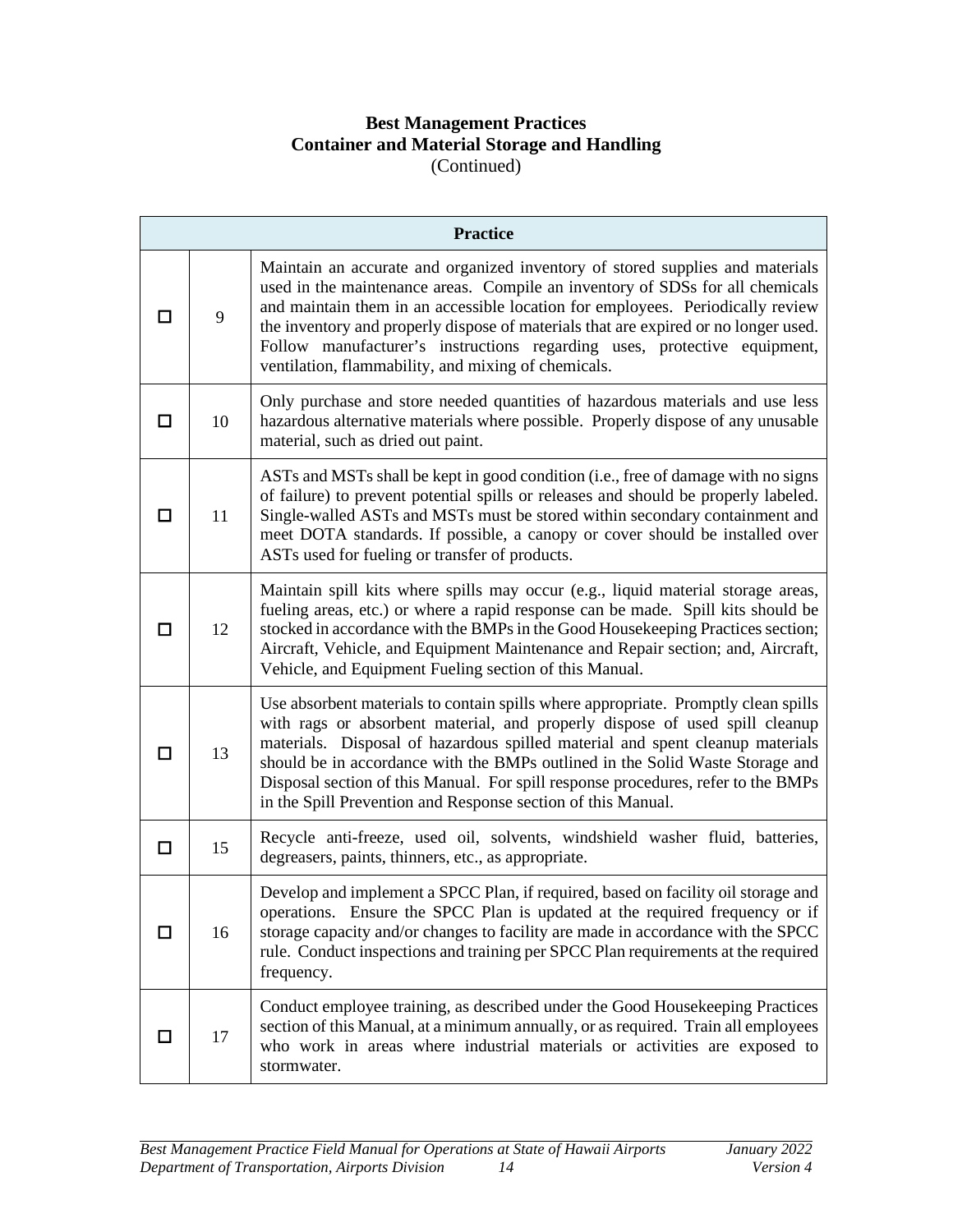# **Best Management Practices Solid Waste Storage and Disposal**

#### <span id="page-18-0"></span>**Description**

Some chemicals used at airports require waste management. Improper handling of solid waste may result in contaminants entering stormwater runoff. The potential for discharge of these pollutants can be reduced by using proper solid waste storage, handling, and disposal techniques, as well as reducing the waste generation through reuse and recycling.

The solid wastes generated from tenant activities that may pose a threat to stormwater include, but are not limited to, oil-based paints, solvents, thinners, petroleum products, used batteries, antifreeze, light ballasts, and other chemicals. Waste material categorized as hazardous waste, universal waste, and/or used oil must be managed properly as required by federal and state regulations (Appendix II). It is the responsibility of the hazardous waste generator to make a hazardous waste determination and dispose of the waste properly.

#### **Limitations**

All hazardous waste shall be disposed of by a certified hazardous waste hauler.

|   | <b>Practice</b> |                                                                                                                                                                                                                                                                                                                  |  |
|---|-----------------|------------------------------------------------------------------------------------------------------------------------------------------------------------------------------------------------------------------------------------------------------------------------------------------------------------------|--|
| П | $\mathbf{1}$    | Use the entire product before disposing of the container. Minimize use of hazardous<br>materials on-site. Use less hazardous, alternative materials, where possible.                                                                                                                                             |  |
| П | $\overline{2}$  | DO NOT remove the original product label; it contains important safety and disposal<br>information. If a container is empty, label as such, or properly dispose of it.                                                                                                                                           |  |
|   | 3               | Maintain good integrity of all liquid waste storage containers (e.g., used oils,<br>hydraulic fluids, spent solvents, waste aircraft fuel). Inspect containers regularly<br>and transfer waste from damaged containers into proper containers that are intact<br>and ensure new containers are properly labeled. |  |
| ш | 4               | Identify, list, and maintain an inventory of all chemical substances present in the<br>facility. Compile an inventory of SDSs for all chemical substances and maintain<br>them in an accessible location for employees.                                                                                          |  |
| □ | 5               | Only purchase and store needed quantities of hazardous materials.                                                                                                                                                                                                                                                |  |
| П | 6               | Water-based paints should be dried and properly disposed of in dumpsters. Dispose<br>of excess oil-based paints and sludge as hazardous waste.                                                                                                                                                                   |  |
| п | 7               | Designate an indoor or covered area for hazardous waste collection.                                                                                                                                                                                                                                              |  |
|   | 8               | Hazardous waste should be stored in secure, closed containers, and protected from<br>damage. Store hazardous waste containers within secondary containment measures.                                                                                                                                             |  |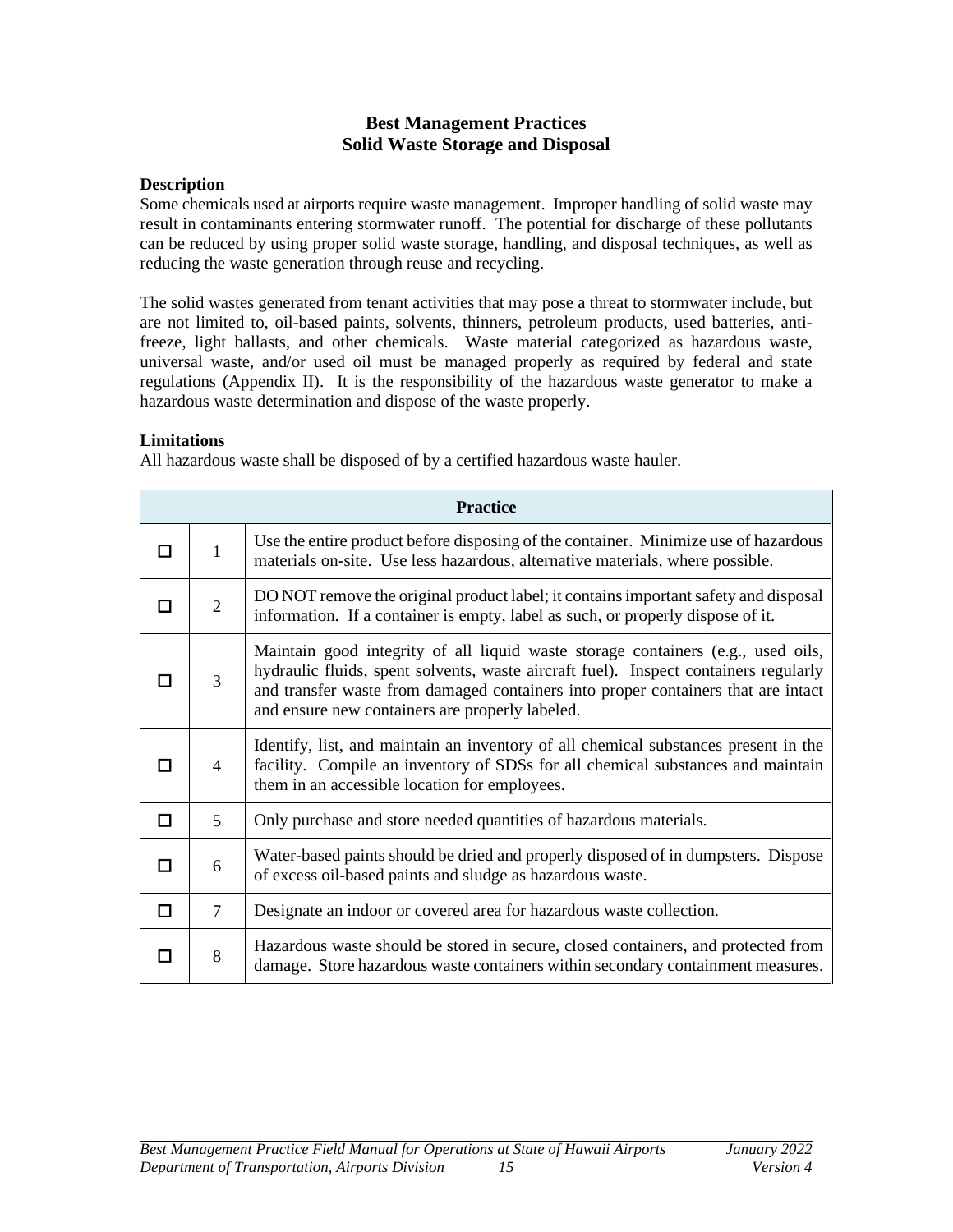# **Best Management Practices Solid Waste Storage and Disposal** (Continued)

|        | <b>Practice</b> |                                                                                                                                                                                                                                                                |  |  |  |
|--------|-----------------|----------------------------------------------------------------------------------------------------------------------------------------------------------------------------------------------------------------------------------------------------------------|--|--|--|
| $\Box$ | 9               | Label hazardous waste containers clearly with the words "Hazardous Waste" and<br>the date when the hazardous waste accumulation began.                                                                                                                         |  |  |  |
| ◻      | 10              | DO NOT mix wastes; this may cause chemical reactions, make recycling<br>impossible, and complicate disposal.                                                                                                                                                   |  |  |  |
| $\Box$ | 11              | Arrange for regular hazardous waste collection before containers reach capacity<br>and as required by hazardous waste generator status.                                                                                                                        |  |  |  |
| П      | 12              | Ensure that hazardous waste is collected, removed, and disposed of only at<br>authorized disposal sites by an approved hazardous waste hauler. DO NOT<br>discard hazardous waste into dumpsters. Maintain disposal manifests for a<br>minimum of three years.  |  |  |  |
| □      | 13              | Recycle any useful waste such as used oil, spent solvents, used batteries, scrap<br>metal, used oil filters, etc. Filter and re-use thinners and solvents, whenever<br>possible.                                                                               |  |  |  |
| □      | 14              | Store used oil in appropriate closed containers, label containers clearly with the<br>words "Used Oil," and provide secondary containment for containers with<br>capacity of 25 gallons or above.                                                              |  |  |  |
| □      | 15              | Store universal waste in appropriate containers, indoors or under cover, and label<br>containers clearly with the words "Universal Waste," the material (e.g., "lamps,"<br>"batteries," etc.), and the accumulation start date.                                |  |  |  |
| □      | 16              | Store used batteries indoors or under cover and within secondary containment.                                                                                                                                                                                  |  |  |  |
| П      | 17              | Store used tires and rusted metal under cover and off the ground, if practicable,<br>prior to disposal.                                                                                                                                                        |  |  |  |
| $\Box$ | 18              | Place spill kits where they are readily accessible.                                                                                                                                                                                                            |  |  |  |
| □      | 19              | If containers leak or spill, clean up immediately; follow the BMPs in the Spill<br>Prevention and Response section of this Manual.                                                                                                                             |  |  |  |
| П      | 20              | At a minimum, OWSs must be inspected annually and cleaned to remove<br>accumulated oil, grease, floating debris, and sediment in order to maintain proper<br>operation and removal efficiency. Removed materials must be disposed of<br>properly.              |  |  |  |
| П      | 21              | Conduct employee training, as described under the Good Housekeeping Practices<br>section of this Manual, at a minimum annually, or as required. Train employees<br>on proper waste control and disposal procedures as well as spill prevention and<br>control. |  |  |  |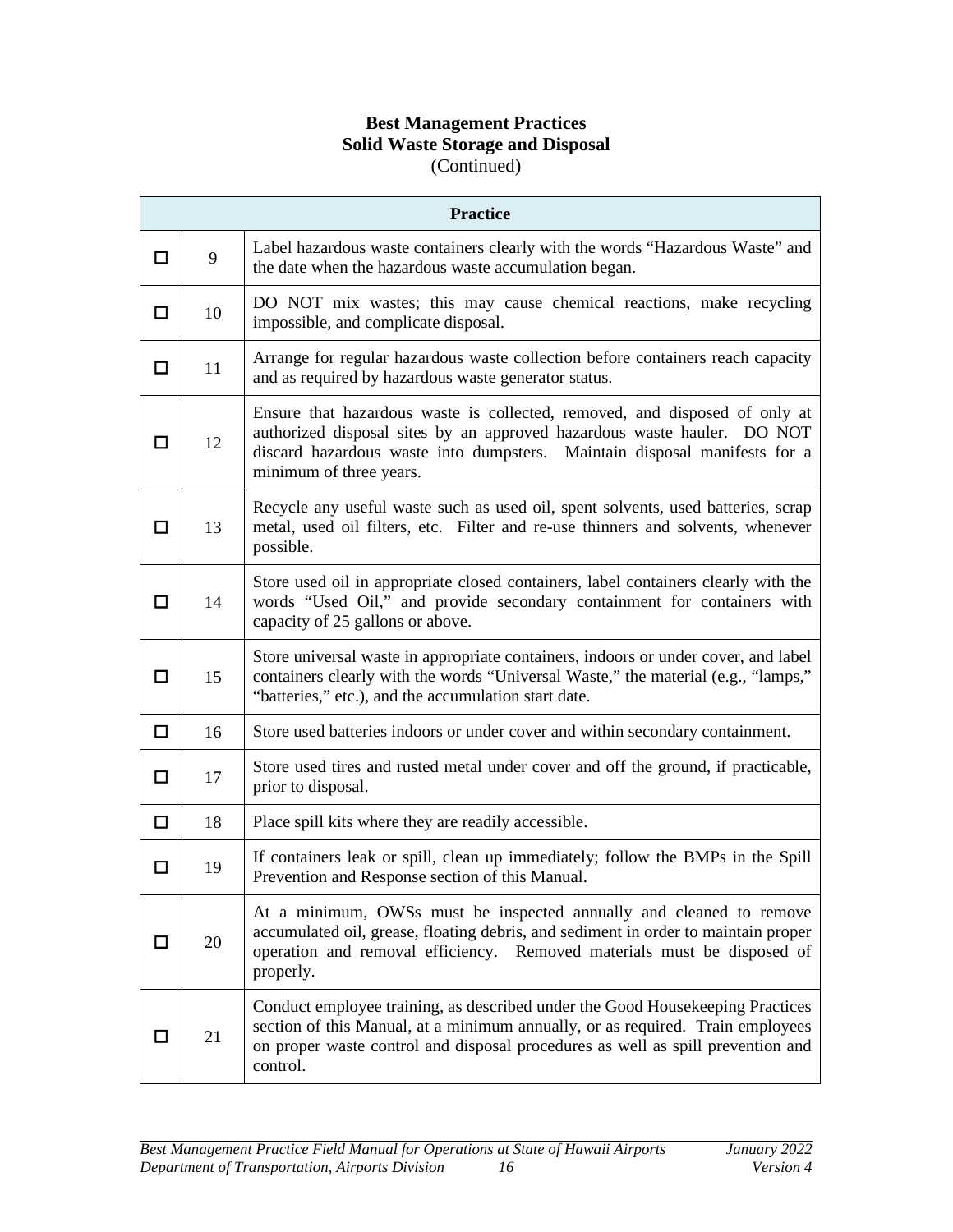# **Best Management Practices Spill Prevention and Response**

#### <span id="page-20-0"></span>**Description**

Small spills of oil (less than 25 gallons) can be cleaned up using absorbent materials or other acceptable practices as long as they are cleaned up within 72 hours and do not threaten ground or surface waters. All spills five gallons or more must be reported to Airport personnel according to the *Spill Reporting Fact Sheet* for each specific DOTA airport. Daily inspections of the facility shall be conducted to identify any small spills, which shall be addressed immediately.

In the event of a large or uncontrolled release, the owner or manager of the facility shall act as the Emergency Coordinator (EC). Tenant employees shall follow the BMPs listed below, where practicable.

# **Limitations**

There are no major limitations to the implementation of these BMPs.

|   | <b>Practice</b>                                                                                                                                                                                                                                                                                               |                                                                                                                                                                                                                                                                                                                                                                                                     |  |  |
|---|---------------------------------------------------------------------------------------------------------------------------------------------------------------------------------------------------------------------------------------------------------------------------------------------------------------|-----------------------------------------------------------------------------------------------------------------------------------------------------------------------------------------------------------------------------------------------------------------------------------------------------------------------------------------------------------------------------------------------------|--|--|
|   |                                                                                                                                                                                                                                                                                                               | Immediately STOP WORK in the event of a spill and initiate spill cleanup<br>procedures.                                                                                                                                                                                                                                                                                                             |  |  |
|   | 2                                                                                                                                                                                                                                                                                                             | Determine the source of the release and any hazards present, notifying employees<br>in the vicinity and keeping non-essential employees and visitors away from the<br>spill area. Attempt to turn off the source of the spill, if it can be safely<br>accomplished. If the spill originates from a fuel delivery truck or from an AST<br>fill port, alert the truck operator to stop fuel delivery. |  |  |
|   | Notify Airport Personnel, (ARFF, Code 22, Dispatch, Duty Manager, etc.)<br>according to the Spill Reporting Fact Sheet for the airport. This can be found on<br>3<br>the environmental webpage (http://hidot.hawaii.gov/airports/doing-<br>business/engineering/environmental/) under the applicable airport. |                                                                                                                                                                                                                                                                                                                                                                                                     |  |  |
| п | 4                                                                                                                                                                                                                                                                                                             | Prevent vehicles and equipment from driving through the spill area.                                                                                                                                                                                                                                                                                                                                 |  |  |
|   | 5                                                                                                                                                                                                                                                                                                             | Protect qualified personnel with appropriate PPE, as required by the SDS, when<br>responding to spills.                                                                                                                                                                                                                                                                                             |  |  |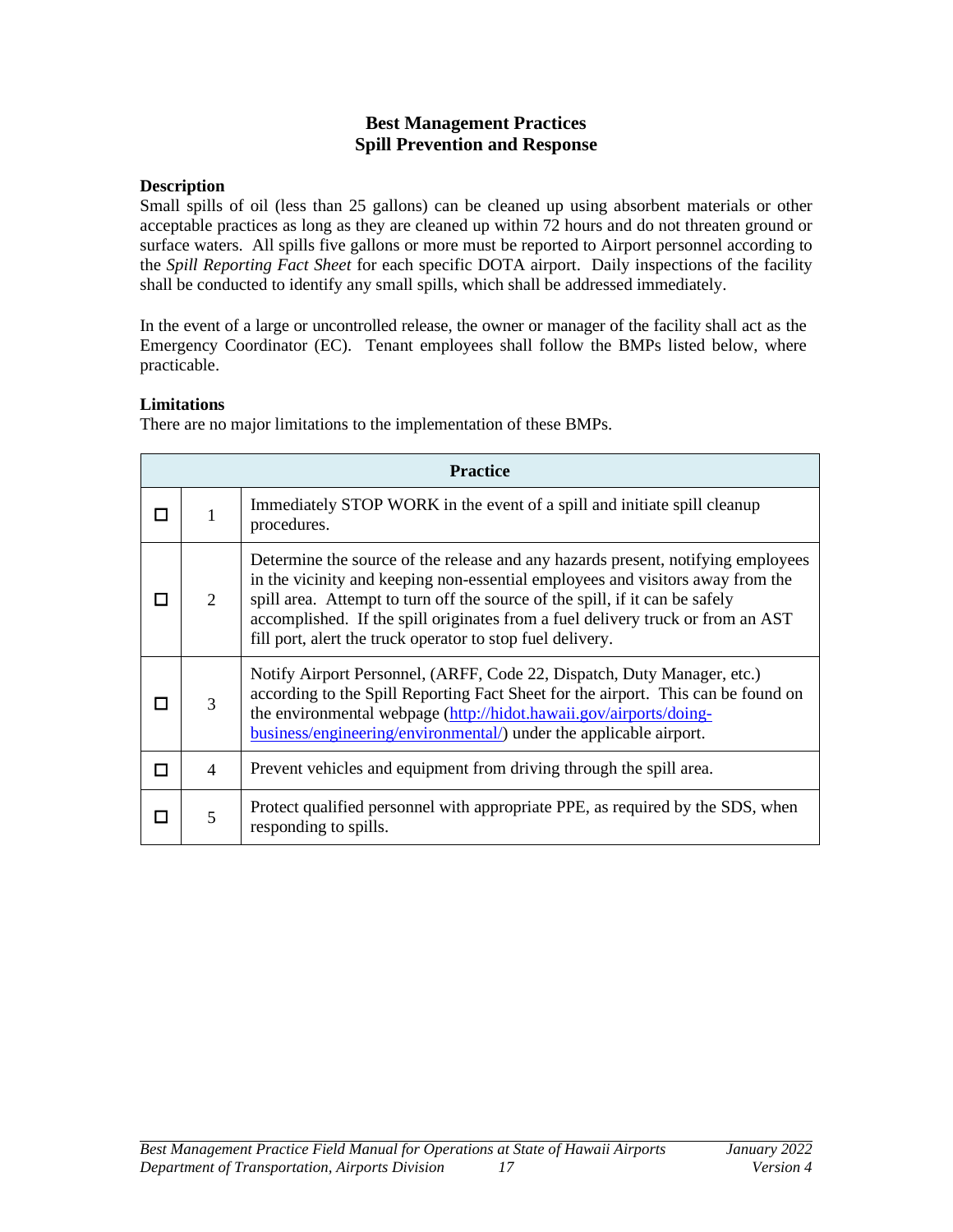# **Best Management Practices Spill Prevention and Response Practices**

(Continued)

|        | <b>Practice</b> |                                                                                                                                                                                                                                                                                                                                                                                                              |  |  |
|--------|-----------------|--------------------------------------------------------------------------------------------------------------------------------------------------------------------------------------------------------------------------------------------------------------------------------------------------------------------------------------------------------------------------------------------------------------|--|--|
|        |                 | Confine the spill to prevent further migration using drainage diversion practices<br>and controls, including, but not limited to:                                                                                                                                                                                                                                                                            |  |  |
|        |                 | Dike and/or berm the area downgrade from the spill using absorbent<br>booms, sand, soil, or other inert material;                                                                                                                                                                                                                                                                                            |  |  |
|        | 6               | Protect storm drains with drain covers, plastic cover materials, rubber<br>$\bullet$<br>mats, absorbent booms, and/or sandbags;                                                                                                                                                                                                                                                                              |  |  |
|        |                 | Divert chemicals from entering DOTA MS4, drainage system, and State<br>waters;                                                                                                                                                                                                                                                                                                                               |  |  |
|        |                 | Implement retention techniques such as temporary lined pits; and                                                                                                                                                                                                                                                                                                                                             |  |  |
|        |                 | Clean the spill with granular absorbent material, absorbent pads and<br>booms, and/or rags.                                                                                                                                                                                                                                                                                                                  |  |  |
|        | $\overline{7}$  | Clean and properly dispose of the accumulated product resulting from the<br>release. Properly collect and containerize the spilled materials, affected media,<br>and used decontamination solutions, and transport off-site in accordance with<br>applicable state and federal regulations.                                                                                                                  |  |  |
|        | 8               | Use the following procedures to clean stained pavement:                                                                                                                                                                                                                                                                                                                                                      |  |  |
|        |                 | Place a berm around the stain to contain liquids generated from cleaning<br>activities:                                                                                                                                                                                                                                                                                                                      |  |  |
| ш      |                 | Scrub the area using a biodegradable detergent or biodegradable<br>degreasing solution; and                                                                                                                                                                                                                                                                                                                  |  |  |
|        |                 | Rinse the area while ensuring that all detergent and rinse water is<br>$\bullet$<br>collected in the bermed area and properly removed and disposed.                                                                                                                                                                                                                                                          |  |  |
|        | 9               | After the spill has been properly addressed, provide a completed spill incident<br>form along with photographic documentation to AIR-EE as soon as possible by<br>emailing to <i>dot.air.environmental@hawaii.gov</i> . The spill incident form can be<br>found on the environmental webpage (http://hidot.hawaii.gov/airports/doing -<br>business/engineering/environmental/) under the applicable airport. |  |  |
| $\Box$ | 10              | Conduct employee training, as described under the Good Housekeeping Practices<br>section of this Manual, at a minimum annually, or as required.                                                                                                                                                                                                                                                              |  |  |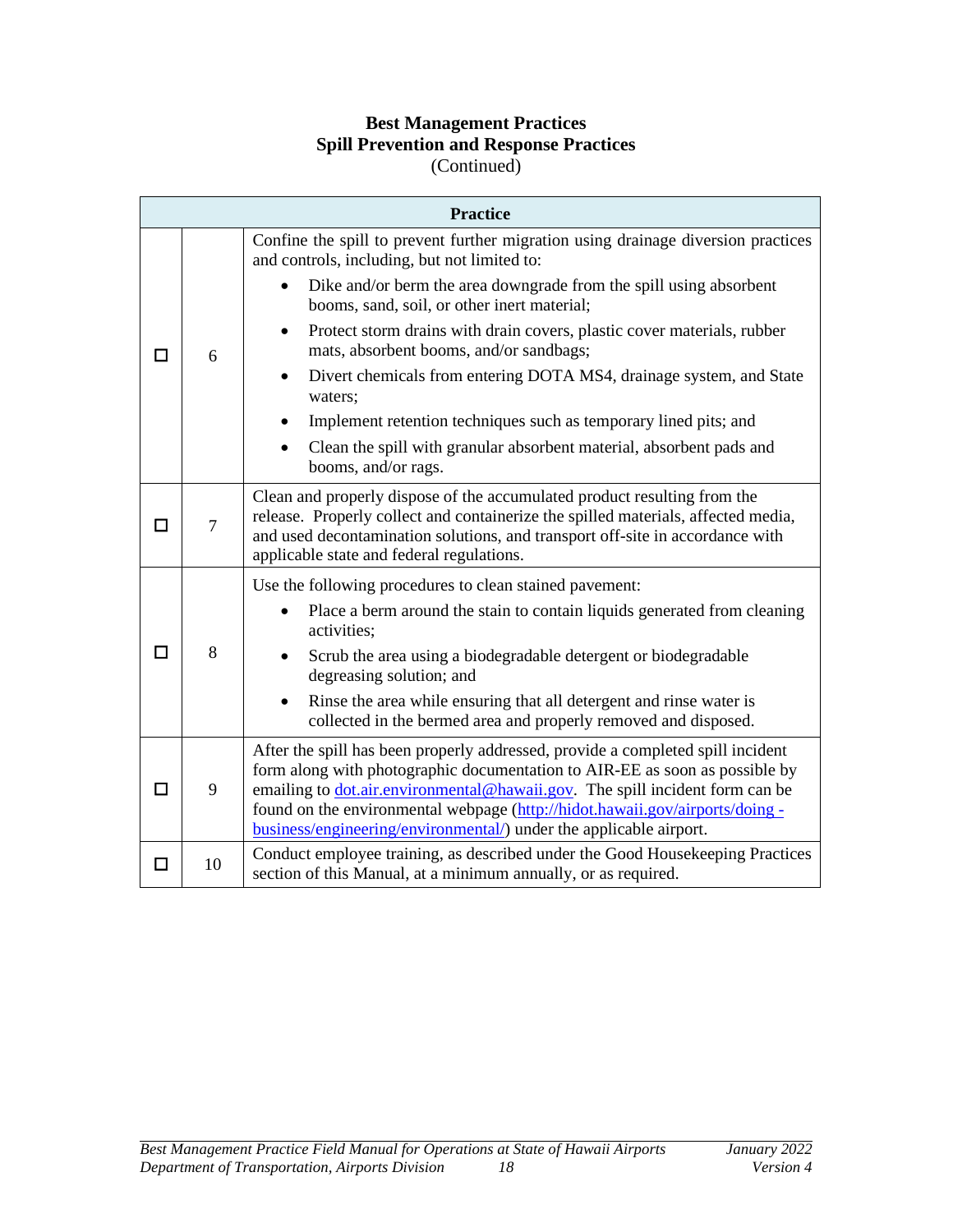# **Best Management Practices Outdoor Loading and Unloading Practices**

#### <span id="page-22-0"></span>**Description**

Loading and unloading activities involving cargo, HAZMAT, aircraft servicing, and waste disposal operations are conducted at common use areas of the AOA and tenant spaces. The loading and unloading of materials usually take place outside; therefore, materials spilled, leaked, or lost during these activities may collect in the soil or on other surfaces and have the potential to impact stormwater runoff.

#### **Limitations**

There are no major limitations to the implementation of theses BMPs.

|        | <b>Practice</b> |                                                                                                                                                                                                                                                                                                                                 |  |  |
|--------|-----------------|---------------------------------------------------------------------------------------------------------------------------------------------------------------------------------------------------------------------------------------------------------------------------------------------------------------------------------|--|--|
| П      | $\mathbf{1}$    | Perform loading and unloading operations in designated areas, away from DOTA<br>MS4, drainage system, and State waters.                                                                                                                                                                                                         |  |  |
| ┑      | 2               | Utilize PPE such as eye protection, face shield, rubber gloves, and protective<br>apron when engaging in HAZMAT handling operations.                                                                                                                                                                                            |  |  |
| п      | 3               | Park trucks or GSE in designated areas that have drainage controls to contain<br>spills or leaks of materials.                                                                                                                                                                                                                  |  |  |
|        | $\overline{4}$  | Limit exposure of material to rainfall, whenever possible, such as only loading or<br>unloading during dry weather or conducting loading and unloading operations<br>under cover. Whenever possible, avoid staging the loading/unloading area near<br>storm drains or cover storm drains during loading or unloading operations |  |  |
| П      | 5               | Check loading/unloading equipment regularly for leaks. Remove any faulty or<br>leaking equipment from service.                                                                                                                                                                                                                  |  |  |
| □      | 6               | Use drip pans underneath hose and pipe connections, access fittings, and other<br>leak-prone spots during liquid transfer operations. Drip pans should also be<br>used for leaking delivery trucks, where appropriate.                                                                                                          |  |  |
| $\Box$ | $\overline{7}$  | Conduct regular broom sweeping of the loading and unloading area.                                                                                                                                                                                                                                                               |  |  |
| ┐      | 8               | Maintain spill kits on all petroleum storage tank trucks as well as near the loading<br>and unloading areas. In addition, place sufficient spill kits where it will be readily<br>accessible.                                                                                                                                   |  |  |
| П      | 9.              | Conduct employee training, as described under the Good Housekeeping Practices<br>section of this Manual, at a minimum annually, or as required.                                                                                                                                                                                 |  |  |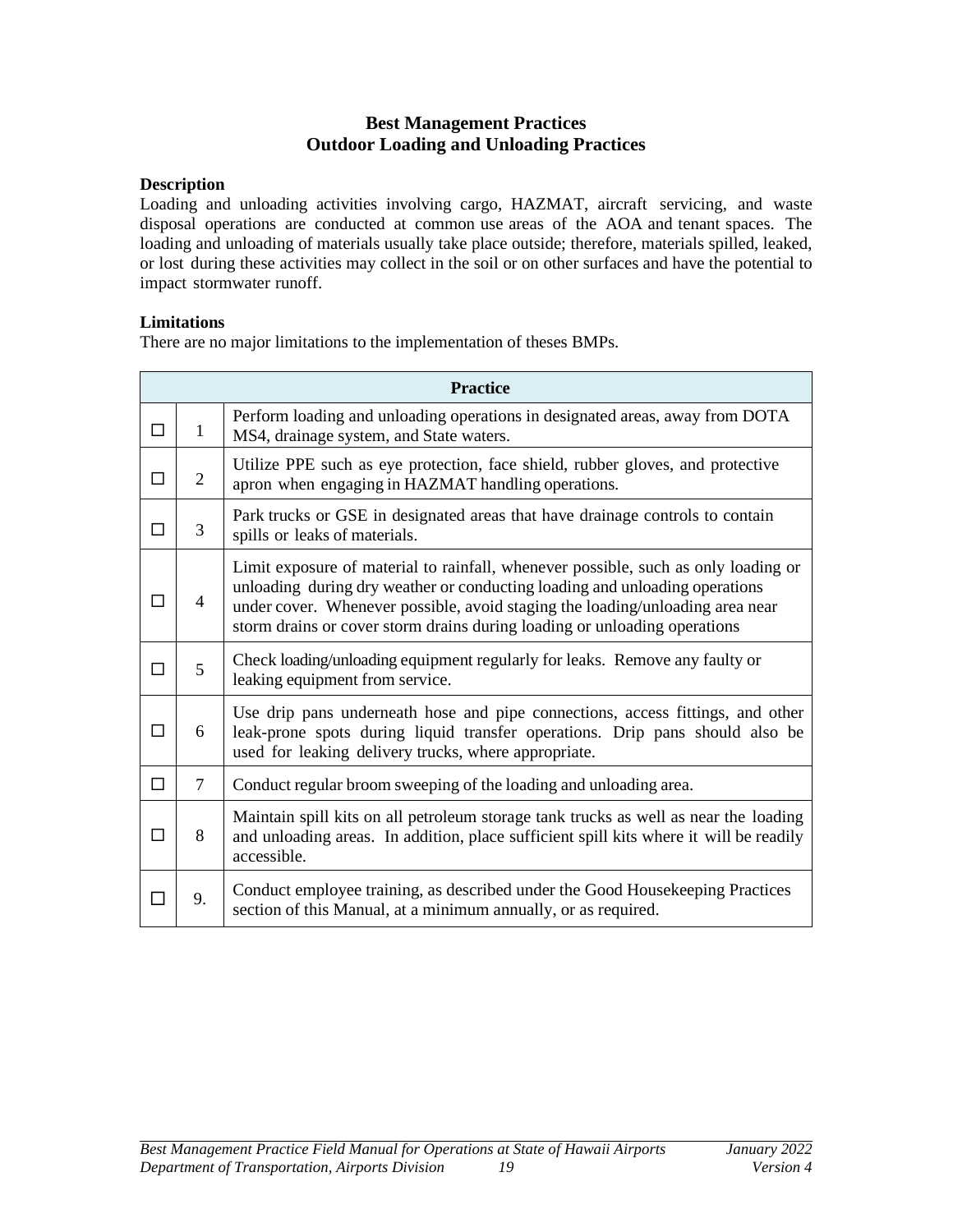# **Best Management Practices Triturator Operation Practices**

#### <span id="page-23-0"></span>**Description**

The sanitary sewage and associated rinse waters produced during the servicing of aircraft lavatory facilities must be discharged to the designated DOTA triturator facility. All tenants and applicable personnel are responsible for proper disposal of waste associated with ground servicing of aircraft lavatory facilities. Tenant employees will follow each of the following steps for proper operation of the triturator facilities to minimize the risk of a wastewater spill.

Due to the potential for exposure to unknown pathogens, all wastewater spills, no matter how small, must be reported to Duty Manager/Code 22, Ramp Control, dispatch, or ARFF. In the event of a sewage spill, refer to HAR, Title 11, DOH, Chapter 62, Wastewater Systems.

#### **Limitations**

There are no major limitations to the implementation of these BMPs.

|   | <b>Practice</b> |                                                                                                                                                                                                                         |  |  |
|---|-----------------|-------------------------------------------------------------------------------------------------------------------------------------------------------------------------------------------------------------------------|--|--|
| П | $\mathbf{1}$    | Ensure the pit door is open when discharging to a triturator facility.                                                                                                                                                  |  |  |
| □ | $\overline{2}$  | Position the vehicle so that the discharge pipe is centered over the pit to avoid<br>spillage.                                                                                                                          |  |  |
| п | 3               | Some triturators may require the activation of the equipment via a start button.<br>Verify that the triturator equipment is on prior to discharge.                                                                      |  |  |
| п | 4               | DO NOT leave the vehicle unattended while waste is discharging.                                                                                                                                                         |  |  |
| п | 5               | Use the water hose to push clean water through the interior compartment of the<br>vehicle. Note: the exterior of vehicles should not be washed at the triturator<br>units.                                              |  |  |
| □ | 6               | Upon completion, check that the discharge valve is tightly closed to prevent<br>releases. In the event of a faulty discharge valve, do not move the vehicle until<br>the discharge valve is repaired or corrected.      |  |  |
| П | $\overline{7}$  | When discharge is complete, move the vehicle and clean area surrounding the<br>pit, as necessary.                                                                                                                       |  |  |
| П | 8               | Some triturators may require the deactivation of the equipment with a stop<br>button. Verify that the triturator equipment is off prior to departure.                                                                   |  |  |
| п | 9               | Observe the following warning signs to check for non-stormwater discharges:<br>Distinct odor<br>Black staining inside drainage pipe<br>Visible evidence of sanitary waste (e.g., toilet paper, gray water)<br>$\bullet$ |  |  |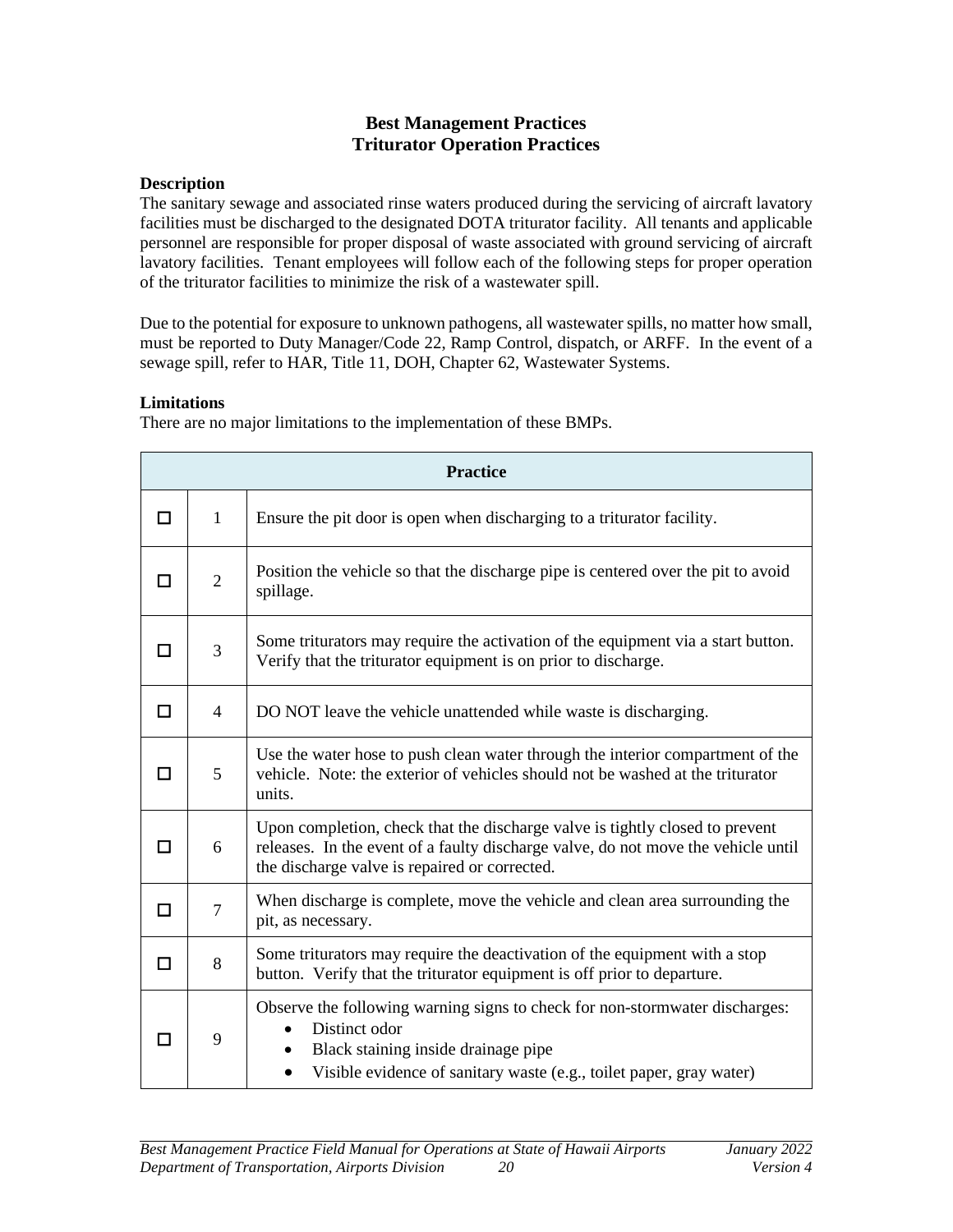# **Best Management Practices Triturator Operation Practices** (Continued)

| <b>Practice</b> |                                                                                                                                                                                                                                                                                                                                                                                                               |  |  |
|-----------------|---------------------------------------------------------------------------------------------------------------------------------------------------------------------------------------------------------------------------------------------------------------------------------------------------------------------------------------------------------------------------------------------------------------|--|--|
| 10              | If an accidental spill occurs: Stop, Notify Airport Personnel, and Cleanup.<br>Notify Airport Personnel in accordance with the Spill Reporting Fact Sheet for<br>the airport. This can be found on the environmental webpage<br>(http:/hidot.hawaii.gov/airports/doing-business/engineering/environmental/)<br>under the applicable airport. Conduct cleanup in accordance with the Triturator<br>Fact Sheet. |  |  |
| 11              | Conduct employee training, as described under the Good Housekeeping<br>Practices section of this Manual, at a minimum annually, or as required.                                                                                                                                                                                                                                                               |  |  |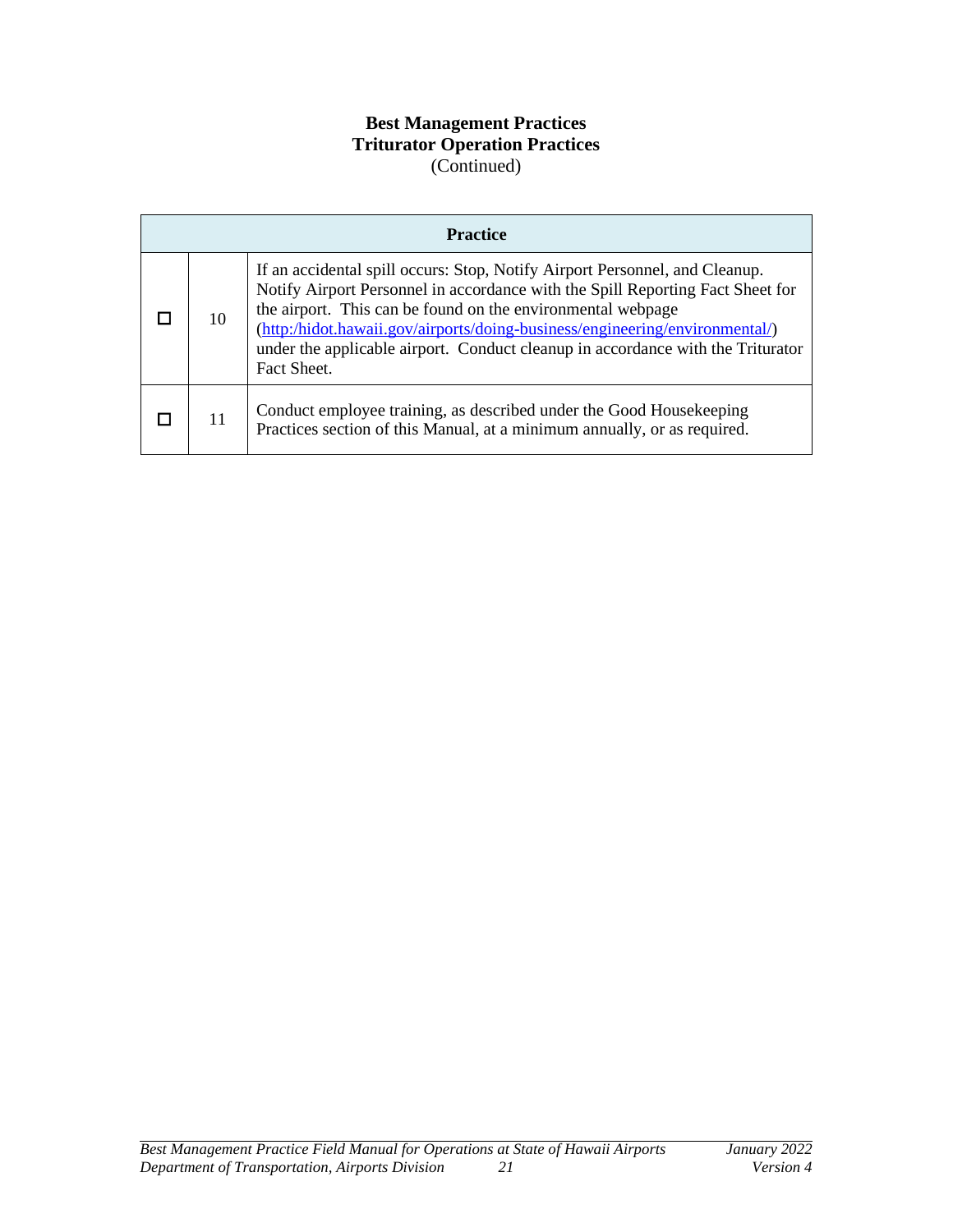# **ATTACHMENT I LIST OF APPLICABLE FEDERAL, STATE, AND LOCAL REGULATIONS APPLYING TO ENVIRONMENTAL COMPLIANCE AT AIRPORTS**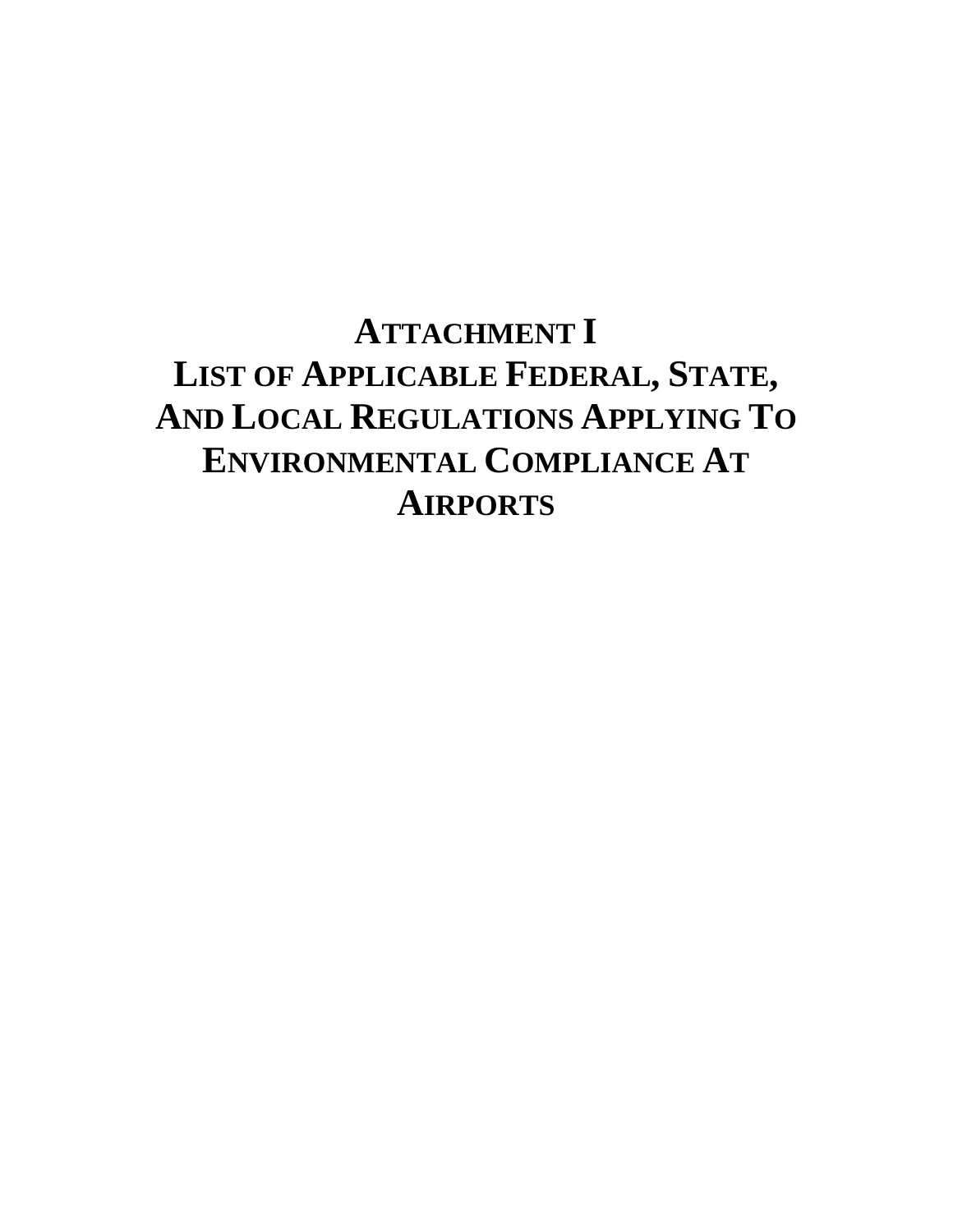#### **LIST OF REGULATIONS**

#### **Code of Federal Regulations (CFR)**

29 CFR § 1910 (Subparts G, H, I, J, and K) Occupational Health and Environmental Controls, Hazardous Materials, Personnel Protective Equipment, General Environmental Controls, and Medical and First Aid 29 CFR § 1910.1200 OSHA Hazard Communication Standard 40 CFR § 110 Discharge of Oil 40 CFR § 112 Oil Pollution Prevention (SPCC/Oil Pollution Act [OPA] Plans) 40 CFR § 117 Determination of Reportable Quantities for a Hazardous Substance 40 CFR §§ 122–124, 401 National Pollutant Discharge Elimination System (NPDES) Regulations for Stormwater Discharges 40 CFR §§ 260–263 Hazardous Waste Management System 40 CFR § 273 Universal Waste Management 40 CFR § 279 Used Oil Management 40 CFR § 280 Technical Standards and Corrective Action Requirements for Owners and Operators of Underground Storage Tanks (UST) 40 CFR § 355 Emergency Planning and Notification 40 CFR § 370 Hazardous Chemical Reporting: Community Right-to-Know 40 CFR § 372 Toxic Chemical Release Reporting: Community Right-to-Know 40 CFR § 761 Toxic Substances (Polychlorinated biphenyls [PCBs]) 49 CFR § 110.3 Discharge of Oil

49 CFR §§ 171–173, 175, and 177 Hazardous Materials Regulations (DOT)

#### **Hawaii Administrative Rules (HAR)**

- HAR § 11-54 Water Quality Standards
- HAR § 11-55 Water Pollution Controls
- HAR § 11-58.1 Solid Waste Management Control
- HAR § 11-62 Wastewater Systems
- HAR § 11-104.1 Management and Disposal of Infectious Waste
- HAR §§ 11-260–263 Hazardous Waste Management
- HAR § 11-273 Universal Waste Management
- HAR § 11-279 Used Oil Management
- HAR § 11-281 Underground Storage Tanks
- HAR § 11-451 State Contingency Plan
- HAR § 19 Department of Transportation, Airports Division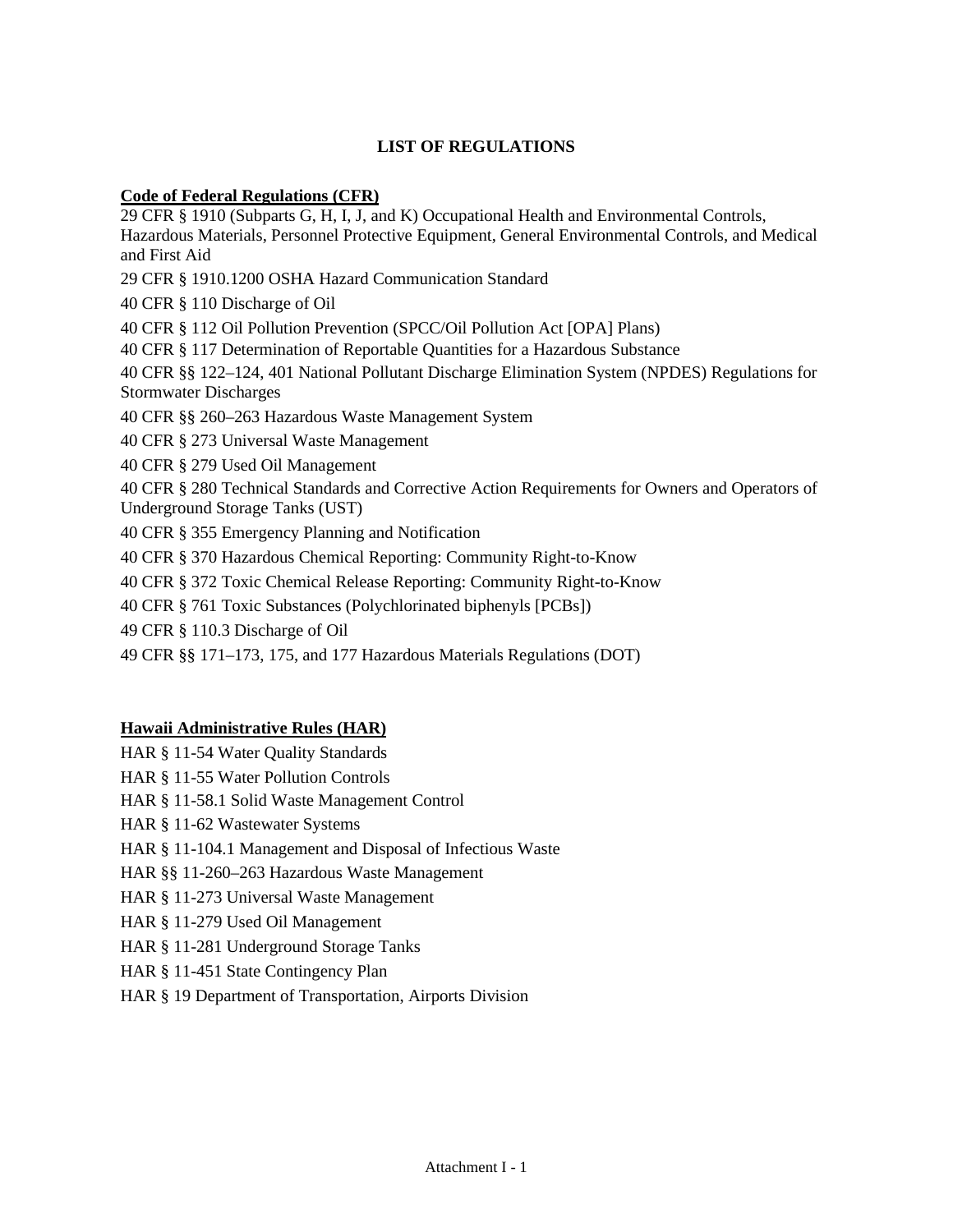#### **Hawaii Revised Statutes (HRS)**

HRS § 128D Environmental Response Law

HRS § 128E Hawaii Emergency Planning and Community Right-to-Know Act

HRS § 174C State Water Code

- HRS § 261 Transportation and Utilities
- HRS § 342D Water Pollution
- HRS § 342G Integrated Solid Waste Management
- HRS § 342H Solid Waste Pollution
- HRS § 342I Special Waste Management
- HRS § 342J Hazardous Waste
- HRS § 342L Underground Storage Tanks
- HRS § 342N Used Oil Recycling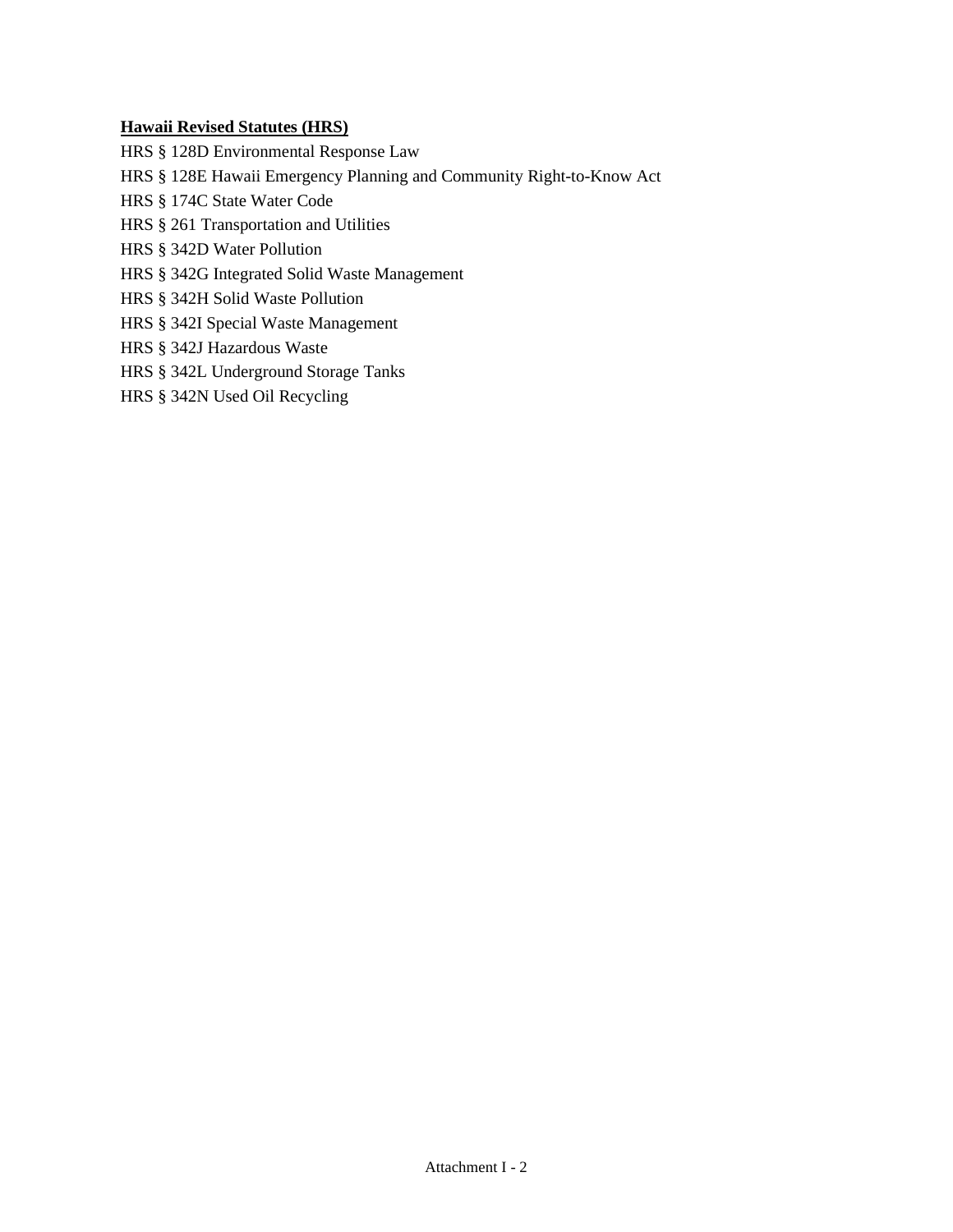# **ATTACHMENT II SUMMARY OF FEDERAL AND STATE REGULATIONS FOR SOLID WASTE MANAGEMENT**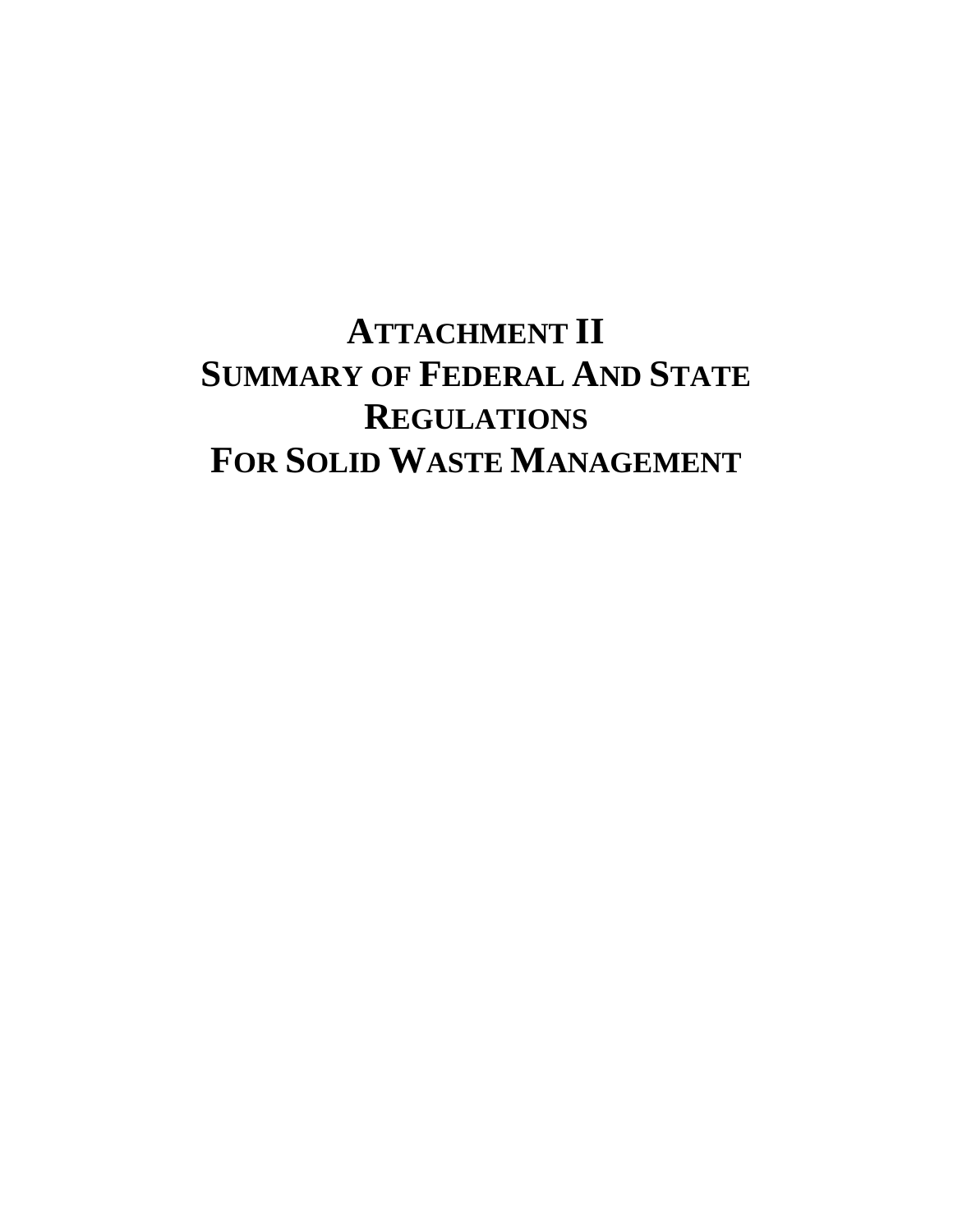## **SUMMARY OF FEDERAL AND STATE REGULATIONS FOR SOLID WASTE MANAGEMENT**

Solid waste is defined in 40 CFR § 261.2 and can be further classified into hazardous waste and nonhazardous waste. Hazardous waste is defined in 40 CFR § 261.3, as well as HAR § 11-261-3. Hazardous wastes are divided into listed wastes, characteristic wastes, universal wastes, and mixed wastes. It is the responsibility of hazardous waste generators to make a hazardous waste determination and dispose of hazardous waste properly. The identification and listing of hazardous waste and standards applicable to hazardous waste generators are available in the 40 CFR §§ 261 and 262 as well as HAR §11-261 and HAR §11-262. The facility can determine their hazardous waste generator status based on the following table:

| <b>Hazardous Waste</b>                     | <b>Quantity of Hazardous Waste Generated</b>                                                                                                                                                                                           | <b>On-site</b>                                                                                   |
|--------------------------------------------|----------------------------------------------------------------------------------------------------------------------------------------------------------------------------------------------------------------------------------------|--------------------------------------------------------------------------------------------------|
| <b>Generator Status</b>                    | <b>Per Calendar Month</b>                                                                                                                                                                                                              | <b>Accumulation Time</b>                                                                         |
| Large Quantity<br>Generators (LQGs)        | $\geq$ 1,000 kg or $>$ 1 kg of acute hazardous<br>$\bullet$<br>waste<br>$> 100$ kg of acute spill residue or soil<br>$\bullet$<br>No on-site accumulation limits                                                                       | $\leq$ 90 days                                                                                   |
| <b>Small Quantity</b><br>Generators (SQGs) | $> 100 \text{ kg}$ and $< 1,000 \text{ kg}$<br>Never accumulate more than $6,000$ kg at any one<br>time                                                                                                                                | $\leq$ 180 days or<br>$\leq$ 270 days (if<br>hazardous waste is<br>shipped 200 miles or<br>more) |
| Very Small Quantity<br>Generators (VSQGs)  | $\bullet \quad \leq 100 \text{ kg}$<br>$\leq$ 1 kg of acute hazardous waste<br>$\leq$ 100 kg of acute spill residue or soil<br>$\leq$ 1,000 kg or $\leq$ 1 kg acute hazardous waste or<br>$\leq$ 100 kg of acute spill residue or soil | None                                                                                             |

| Table 1 - Hazardous Waste Generator Status, Quantity, and Accumulation Time |  |  |
|-----------------------------------------------------------------------------|--|--|

Universal waste, as defined in 40 CFR § 273 and HAR § 11-273, includes batteries, some pesticides, mercury containing equipment (mercury thermostats), and bulbs (lamps and light ballasts). The universal waste rules are not applicable to the VSQGs of hazardous waste. Universal waste handlers are classified into small-quantity universal waste handlers and large-quantity universal waste handlers. A small-quantity handler of universal waste means a universal waste handler accumulates less than 5,000 kilograms total of universal waste (i.e., batteries, pesticides, or thermostats, calculated collectively) at any time (HAR § 11- 273-6). A large quantity handler of universal waste means a universal waste handler who accumulates 5,000 kilograms or more total of universal waste (i.e., batteries, pesticides, or thermostats, calculated collectively) at any time (HAR § 11-273-6). This designation as a large-quantity handler of universal waste is retained through the end of the calendar year in which 5,000 kilograms or more total of universal waste is accumulated.

Universal waste must be managed in a way that prevents release of any universal waste or component of a universal waste to the environment. Universal waste must be labeled or marked to identify the type of universal waste as follows: Universal Waste – Batteries, Universal Waste – Lamps, Universal Waste – Pesticides, and Universal Waste – Mercury Containing Equipment or Universal Waste – Mercury Thermostat. Universal waste can be stored for one year starting from the date the universal waste was generated. A large quantity universal waste handler is not required to maintain their waste manifest;